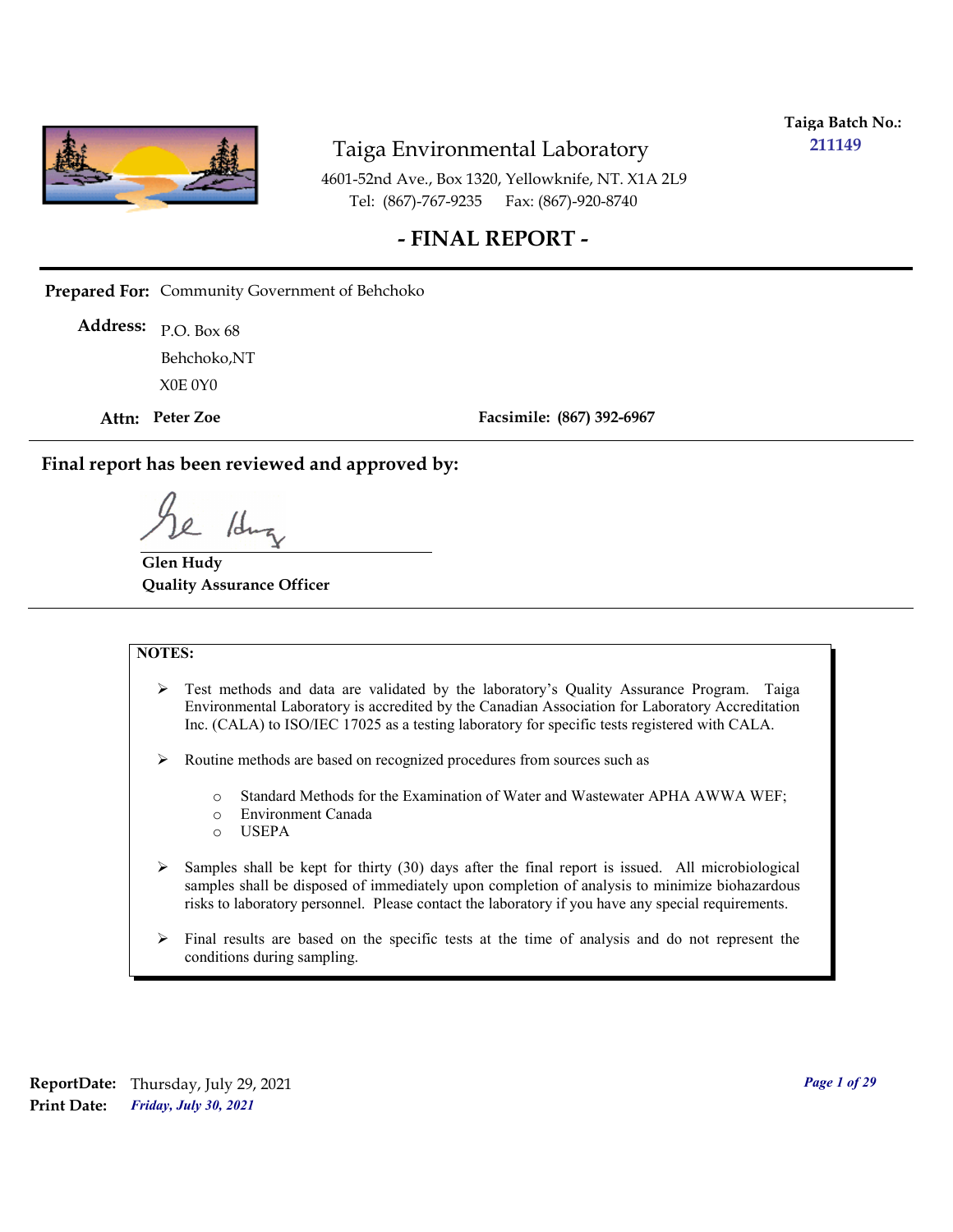

4601-52nd Ave., Box 1320, Yellowknife, NT. X1A 2L9 Tel: (867)-767-9235 Fax: (867)-920-8740

**Taiga Batch No.: 211149**

# **- CERTIFICATE OF ANALYSIS -**

## Client Sample ID: R3 Taiga Sample ID: 001

**Location:** Rae Lagoon **Sampling Date:** 14-Jul-21 **Received Date:** 15-Jul-21 **Client Project:** W2014L3-0002 **Sample Type:** Sewage **Sampling Time:**

| <b>Test Parameter</b>         | <b>Result</b>  | Detection<br>Limit | Units      | Analysis<br>Date | Analytical<br>Method* | Qualifer |
|-------------------------------|----------------|--------------------|------------|------------------|-----------------------|----------|
| <b>Inorganics - Nutrients</b> |                |                    |            |                  |                       |          |
| Ammonia as Nitrogen           | 0.237          | 0.005              | mg/L       | 15-Jul-21        | SM4500-NH3:G          |          |
| Biochemical Oxygen Demand     | 3              | 2                  | mg/L       | 15-Jul-21        | SM5210:B              |          |
| <b>CBOD</b>                   | $\overline{2}$ | 2                  | mg/L       | $15$ -Jul-21     | SM5210:B              |          |
| Nitrogen, Dissolved           | 1.76           | 0.06               | mg/L       | 16-Jul-21        | ISO/TR 11905:1997(E)  |          |
| Nitrogen, Total               | 2.01           | 0.06               | mg/L       | 16-Jul-21        | ISO/TR 11905:1997(E)  |          |
| Ortho-Phosphate as Phosphorus | 0.418          | 0.002              | mg/L       | 16-Jul-21        | SM4500-P:D            |          |
| Phosphorous, Dissolved        | 0.462          | 0.002              | mg/L       | 15-Jul-21        | SM4500-P:D            |          |
| Phosphorous, Total            | 0.669          | 0.002              | mg/L       | 15-Jul-21        | SM4500-P:D            |          |
| <b>Inorganics - Physicals</b> |                |                    |            |                  |                       |          |
| Alkalinity, Total (as CaCO3)  | 72.7           | 0.4                | mg/L       | 14-Jul-21        | SM2320:B              |          |
| Conductivity, Specific (@25C) | 221            | $0.4\,$            | $\mu$ S/cm | 14-Jul-21        | SM2510:B              |          |
| pH                            | 6.95           |                    | pH units   | 14-Jul-21        | SM4500-H:B            |          |
| Solids, Total Dissolved       | 200            | 10                 | mg/L       | 20-Jul-21        | SM2540:C              |          |
| Solids, Total Suspended       | 6              | 3                  | mg/L       | 20-Jul-21        | SM2540:D              |          |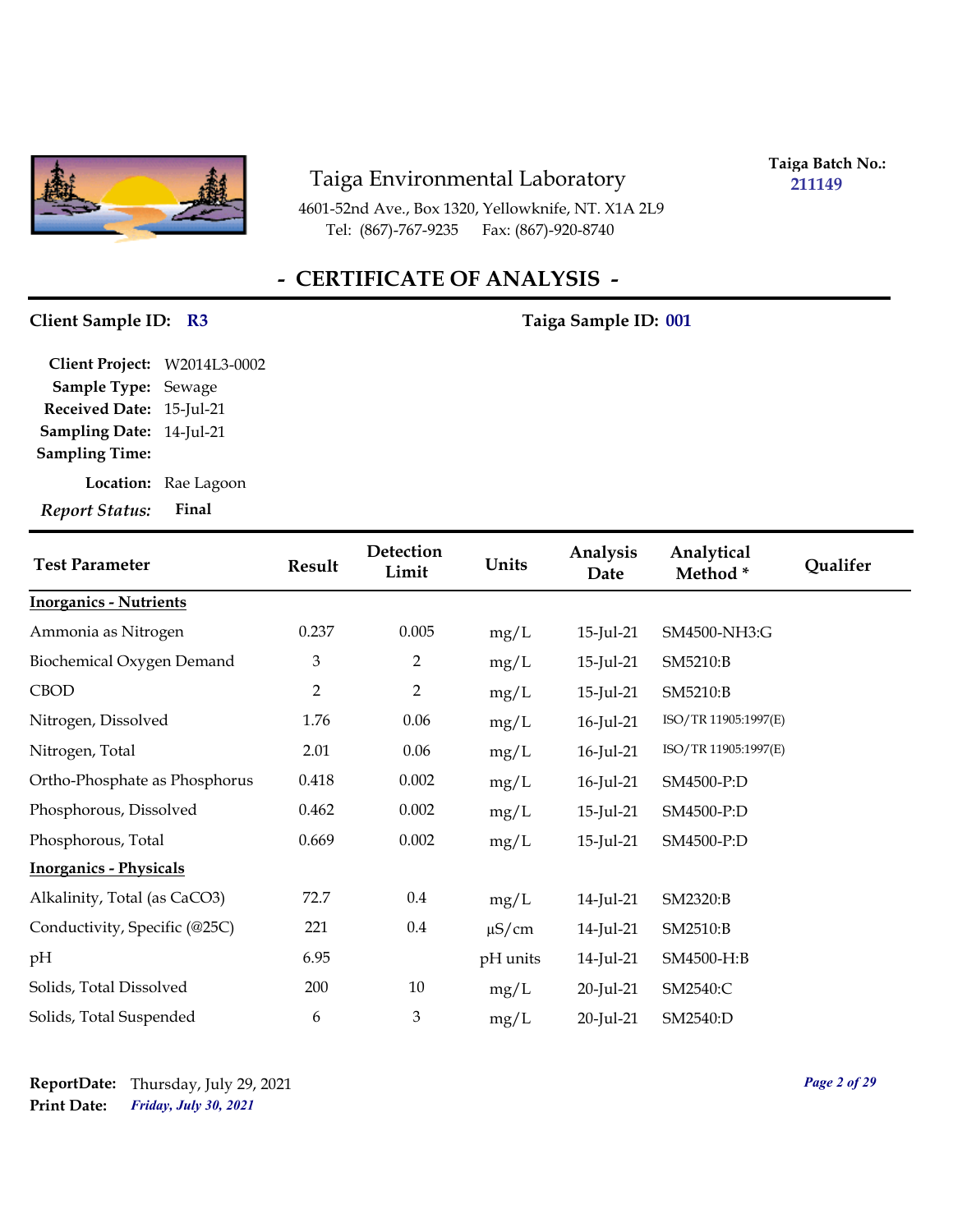

**Taiga Batch No.: 211149**

4601-52nd Ave., Box 1320, Yellowknife, NT. X1A 2L9 Tel: (867)-767-9235 Fax: (867)-920-8740

| Client Sample ID: R3        |                   | Taiga Sample ID: 001 |           |           |                 |     |  |  |
|-----------------------------|-------------------|----------------------|-----------|-----------|-----------------|-----|--|--|
| <b>Major Ions</b>           |                   |                      |           |           |                 |     |  |  |
| Nitrate+Nitrite as Nitrogen | $0.01\,$          | $0.01\,$             | mg/L      | 15-Jul-21 | SM4110:B        |     |  |  |
| Microbiology                |                   |                      |           |           |                 |     |  |  |
| Coliforms, Fecal            | $10\,$<br>$\,<\,$ | $10\,$               | CFU/100mL | 14-Jul-21 | SM9222:D        |     |  |  |
| Coliforms, Total            | 1660              | $10\,$               | MPN/100ml | 14-Jul-21 | SM9223:B        |     |  |  |
| Escherichia coli            | 10.0<br>$\,<\,$   | $10\,$               | MPN/100ml | 14-Jul-21 | SM9223:B        |     |  |  |
| Organics                    |                   |                      |           |           |                 |     |  |  |
| Hexane Extractable Material | 2.0<br>$\,<\,$    | 2.0                  | mg/L      | 20-Jul-21 | <b>EPA1664A</b> |     |  |  |
| <b>Trace Metals, Total</b>  |                   |                      |           |           |                 |     |  |  |
| Aluminum                    | 339               | $\mathbf 5$          | $\mu g/L$ | 27-Jul-21 | <b>EPA200.8</b> |     |  |  |
| Antimony                    | ~< 0.1            | 0.1                  | $\mu g/L$ | 27-Jul-21 | <b>EPA200.8</b> |     |  |  |
| Arsenic                     | 3.4               | 0.2                  | $\mu g/L$ | 27-Jul-21 | EPA200.8        |     |  |  |
| Barium                      | 27.6              | 0.1                  | $\mu g/L$ | 27-Jul-21 | EPA200.8        |     |  |  |
| Beryllium                   | ~< 0.1            | 0.1                  | $\mu g/L$ | 27-Jul-21 | <b>EPA200.8</b> |     |  |  |
| Bismuth                     | < 0.2             | 0.2                  | $\mu g/L$ | 27-Jul-21 | EPA200.8        | 249 |  |  |
| Boron                       | 43.2              | 0.9                  | $\mu g/L$ | 27-Jul-21 | EPA200.8        |     |  |  |
| Cadmium                     | ~< 0.1            | 0.1                  | $\mu g/L$ | 27-Jul-21 | EPA200.8        |     |  |  |
| Cesium                      | ~< 0.1            | 0.1                  | $\mu g/L$ | 27-Jul-21 | EPA200.8        |     |  |  |
| Chromium                    | 1.0               | 0.1                  | $\mu g/L$ | 27-Jul-21 | EPA200.8        |     |  |  |
| Cobalt                      | 1.4               | 0.1                  | $\mu g/L$ | 27-Jul-21 | EPA200.8        |     |  |  |
| Copper                      | $0.8\,$           | 0.2                  | $\mu g/L$ | 27-Jul-21 | <b>EPA200.8</b> |     |  |  |
| Iron                        | 2960              | 5                    | $\mu g/L$ | 27-Jul-21 | EPA200.8        |     |  |  |
| Lead                        | 0.3               | 0.1                  | $\mu g/L$ | 27-Jul-21 | EPA200.8        |     |  |  |
| Lithium                     | 8.0               | 0.2                  | $\mu g/L$ | 27-Jul-21 | EPA200.8        |     |  |  |
| Manganese                   | 493               | 0.1                  | $\mu$ g/L | 27-Jul-21 | EPA200.8        |     |  |  |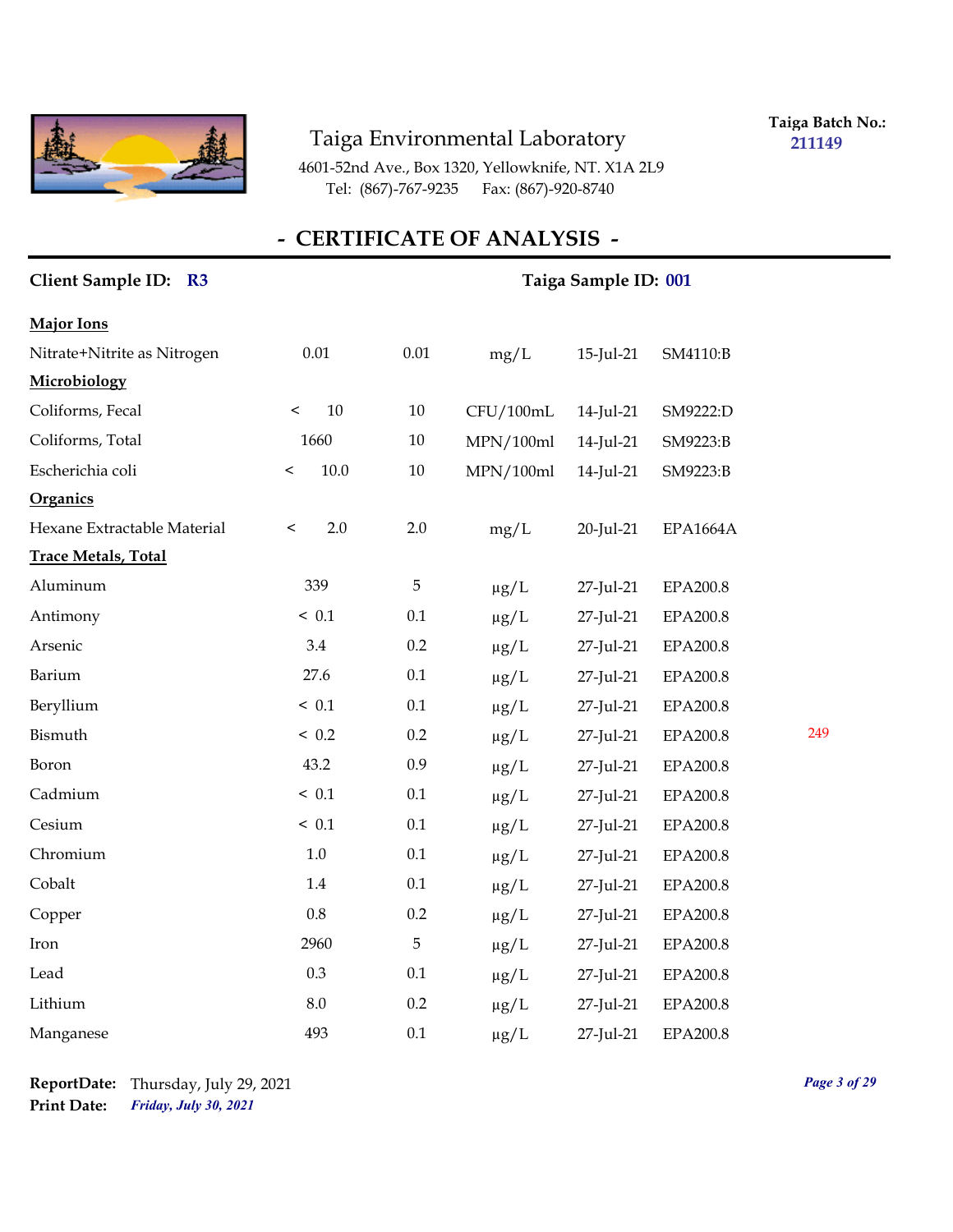

**Taiga Batch No.: 211149**

4601-52nd Ave., Box 1320, Yellowknife, NT. X1A 2L9 Tel: (867)-767-9235 Fax: (867)-920-8740

## **- CERTIFICATE OF ANALYSIS -**

| Client Sample ID: R3 | Taiga Sample ID: 001 |      |           |           |                 |  |  |
|----------------------|----------------------|------|-----------|-----------|-----------------|--|--|
| Mercury              | 0.02                 | 0.01 | $\mu g/L$ | 27-Jul-21 | <b>EPA200.8</b> |  |  |
| Molybdenum           | 0.3                  | 0.1  | $\mu$ g/L | 27-Jul-21 | <b>EPA200.8</b> |  |  |
| Nickel               | 2.1                  | 0.1  | $\mu g/L$ | 27-Jul-21 | <b>EPA200.8</b> |  |  |
| Rubidium             | 2.4                  | 0.1  | $\mu$ g/L | 27-Jul-21 | EPA200.8        |  |  |
| Selenium             | ~< 0.5               | 0.5  | $\mu g/L$ | 27-Jul-21 | <b>EPA200.8</b> |  |  |
| Silver               | ~< 0.1               | 0.1  | $\mu g/L$ | 27-Jul-21 | <b>EPA200.8</b> |  |  |
| Strontium            | 75.5                 | 0.1  | $\mu$ g/L | 27-Jul-21 | EPA200.8        |  |  |
| Thallium             | ~< 0.1               | 0.1  | $\mu g/L$ | 27-Jul-21 | EPA200.8        |  |  |
| Tin                  | ~< 0.1               | 0.1  | $\mu g/L$ | 27-Jul-21 | <b>EPA200.8</b> |  |  |
| Titanium             | 10.5                 | 0.1  | $\mu$ g/L | 27-Jul-21 | <b>EPA200.8</b> |  |  |
| Uranium              | 3.6                  | 0.1  | $\mu g/L$ | 27-Jul-21 | <b>EPA200.8</b> |  |  |
| Vanadium             | 1.3                  | 0.1  | $\mu g/L$ | 27-Jul-21 | <b>EPA200.8</b> |  |  |
| Zinc                 | 271                  | 5    | $\mu$ g/L | 27-Jul-21 | <b>EPA200.8</b> |  |  |

*Friday, July 30, 2021* **Print Date: ReportDate:** Thursday, July 29, 2021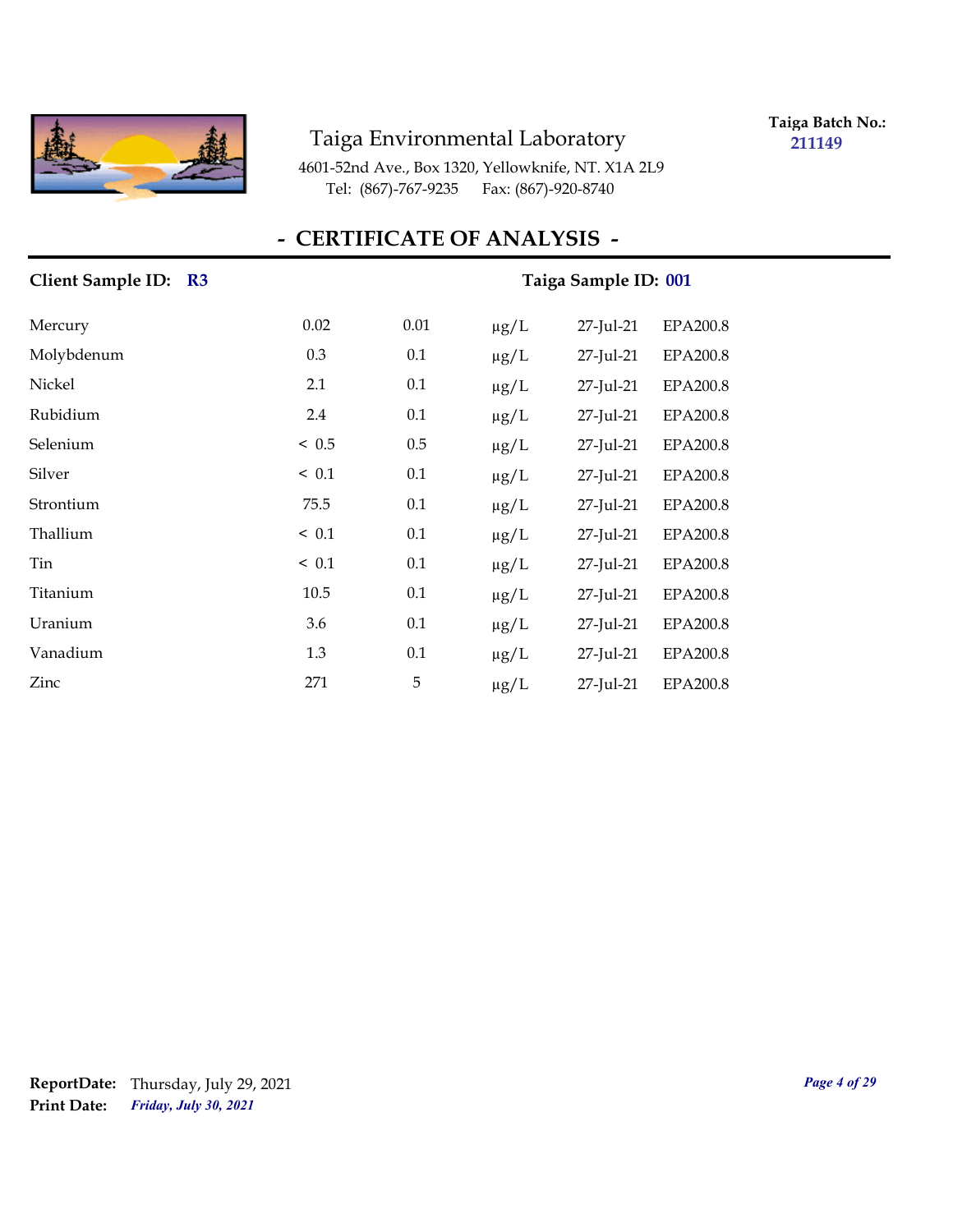

**Taiga Batch No.: 211149**

4601-52nd Ave., Box 1320, Yellowknife, NT. X1A 2L9 Tel: (867)-767-9235 Fax: (867)-920-8740

## **- CERTIFICATE OF ANALYSIS -**

## Client Sample ID: R6 Taiga Sample ID: 002

**Sampling Date:** 14-Jul-21 **Received Date:** 15-Jul-21 **Client Project:** W2014L3-0002 **Sample Type:** Wastewater **Sampling Time:**

**Location:** Rae Lagoon

| <b>Test Parameter</b>         | <b>Result</b> | <b>Detection</b><br>Limit | Units      | Analysis<br>Date | Analytical<br>Method* | Qualifer |
|-------------------------------|---------------|---------------------------|------------|------------------|-----------------------|----------|
| <b>Inorganics - Nutrients</b> |               |                           |            |                  |                       |          |
| Ammonia as Nitrogen           | < 0.005       | 0.005                     | mg/L       | 15-Jul-21        | SM4500-NH3:G          |          |
| Biochemical Oxygen Demand     | 11            | 2                         | mg/L       | 15-Jul-21        | SM5210:B              |          |
| <b>CBOD</b>                   | 9             | $\overline{2}$            | mg/L       | $15$ -Jul-21     | SM5210:B              |          |
| Nitrogen, Dissolved           | 0.98          | 0.06                      | mg/L       | 16-Jul-21        | ISO/TR 11905:1997(E)  |          |
| Nitrogen, Total               | 1.64          | 0.06                      | mg/L       | 16-Jul-21        | ISO/TR 11905:1997(E)  |          |
| Ortho-Phosphate as Phosphorus | < 0.002       | 0.002                     | mg/L       | 16-Jul-21        | SM4500-P:D            |          |
| Phosphorous, Dissolved        | 0.009         | 0.002                     | mg/L       | $15$ -Jul-21     | SM4500-P:D            |          |
| Phosphorous, Total            | 0.188         | 0.002                     | mg/L       | 15-Jul-21        | SM4500-P:D            |          |
| <b>Inorganics - Physicals</b> |               |                           |            |                  |                       |          |
| Alkalinity, Total (as CaCO3)  | 271           | $0.4\,$                   | mg/L       | 14-Jul-21        | SM2320:B              |          |
| Conductivity, Specific (@25C) | 1060          | 0.4                       | $\mu$ S/cm | 14-Jul-21        | SM2510:B              |          |
| pH                            | 7.63          |                           | pH units   | 14-Jul-21        | SM4500-H:B            |          |
| Solids, Total Dissolved       | 614           | 10                        | mg/L       | 20-Jul-21        | SM2540:C              |          |
| Solids, Total Suspended       | 178           | $\mathfrak{Z}$            | mg/L       | 20-Jul-21        | SM2540:D              |          |
| <b>Major Ions</b>             |               |                           |            |                  |                       |          |
| Nitrate+Nitrite as Nitrogen   | < 0.01        | $0.01\,$                  | mg/L       | 15-Jul-21        | SM4110:B              |          |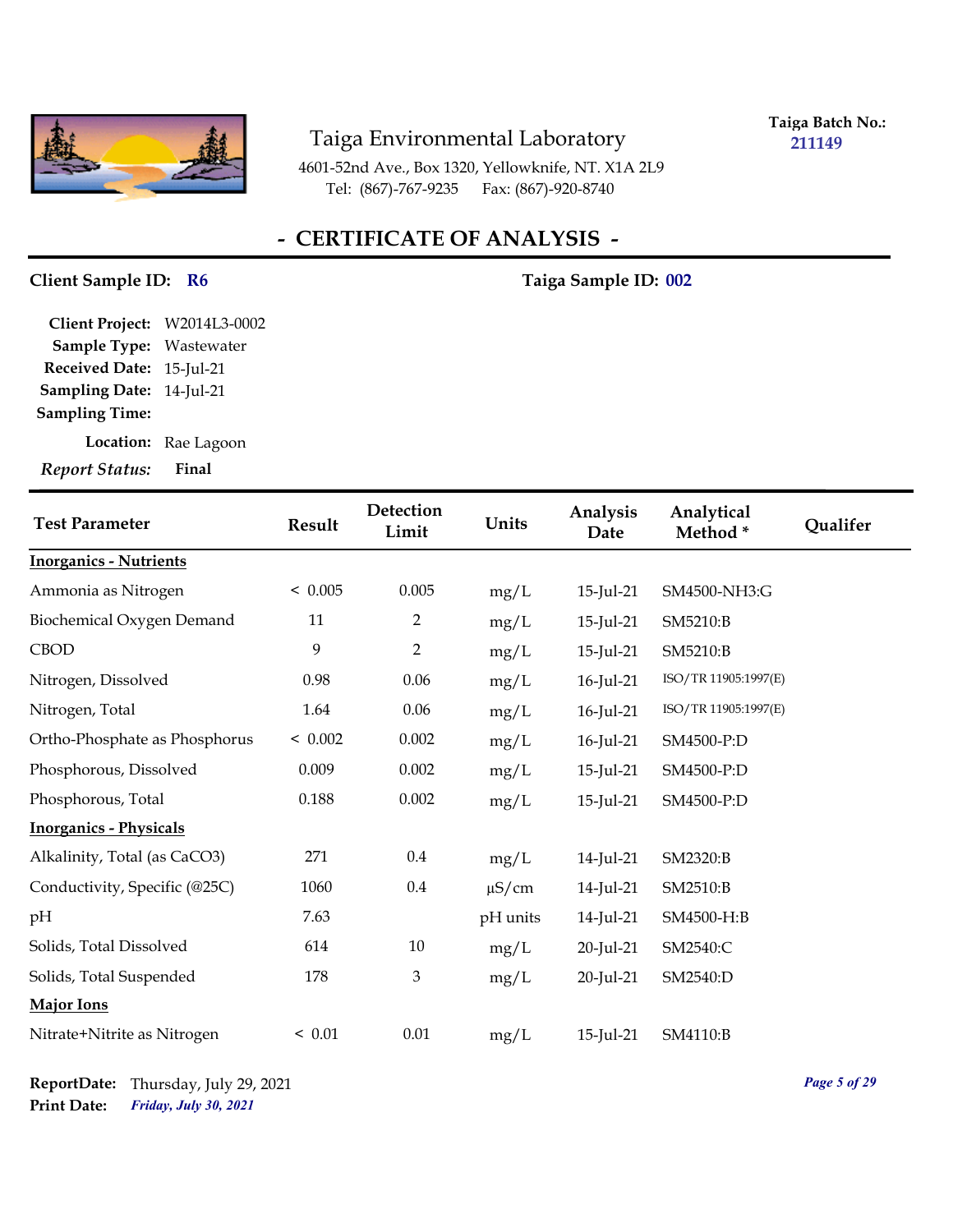

**Taiga Batch No.: 211149**

4601-52nd Ave., Box 1320, Yellowknife, NT. X1A 2L9 Tel: (867)-767-9235 Fax: (867)-920-8740

| Client Sample ID: R6        |                      | Taiga Sample ID: 002 |           |           |                 |     |  |  |
|-----------------------------|----------------------|----------------------|-----------|-----------|-----------------|-----|--|--|
| Microbiology                |                      |                      |           |           |                 |     |  |  |
| Coliforms, Fecal            | $\mathbf 1$<br>$\,<$ | $\,1\,$              | CFU/100mL | 14-Jul-21 | SM9222:D        |     |  |  |
| Coliforms, Total            | >2420                | $1.0\,$              | MPN/100ml | 14-Jul-21 | SM9223:B        |     |  |  |
| Escherichia coli            | 2.0                  | $1.0\,$              | MPN/100ml | 14-Jul-21 | SM9223:B        |     |  |  |
| Organics                    |                      |                      |           |           |                 |     |  |  |
| Hexane Extractable Material | 2.0<br>$\,<\,$       | 2.0                  | mg/L      | 20-Jul-21 | <b>EPA1664A</b> |     |  |  |
| <b>Trace Metals, Total</b>  |                      |                      |           |           |                 |     |  |  |
| Aluminum                    | 555                  | $\mathbf 5$          | $\mu g/L$ | 27-Jul-21 | EPA200.8        |     |  |  |
| Antimony                    | ~< 0.1               | $0.1\,$              | $\mu g/L$ | 27-Jul-21 | EPA200.8        |     |  |  |
| Arsenic                     | 3.7                  | 0.2                  | $\mu g/L$ | 27-Jul-21 | EPA200.8        |     |  |  |
| Barium                      | 109                  | 0.1                  | $\mu g/L$ | 27-Jul-21 | EPA200.8        |     |  |  |
| Beryllium                   | ~< 0.1               | 0.1                  | $\mu g/L$ | 27-Jul-21 | EPA200.8        |     |  |  |
| Bismuth                     | ~< 0.2               | 0.2                  | $\mu g/L$ | 27-Jul-21 | EPA200.8        | 249 |  |  |
| Boron                       | 47.7                 | 0.9                  | $\mu g/L$ | 27-Jul-21 | EPA200.8        |     |  |  |
| Cadmium                     | ~< 0.1               | $0.1\,$              | $\mu g/L$ | 27-Jul-21 | EPA200.8        |     |  |  |
| Cesium                      | 0.2                  | 0.1                  | $\mu g/L$ | 27-Jul-21 | EPA200.8        |     |  |  |
| Chromium                    | 0.8                  | $0.1\,$              | $\mu g/L$ | 27-Jul-21 | EPA200.8        |     |  |  |
| Cobalt                      | $1.0\,$              | $0.1\,$              | $\mu g/L$ | 27-Jul-21 | EPA200.8        |     |  |  |
| Copper                      | 0.9                  | $0.2\,$              | $\mu g/L$ | 27-Jul-21 | EPA200.8        |     |  |  |
| Iron                        | 2050                 | 5                    | $\mu g/L$ | 27-Jul-21 | EPA200.8        |     |  |  |
| Lead                        | $0.4\,$              | 0.1                  | $\mu g/L$ | 27-Jul-21 | EPA200.8        |     |  |  |
| Lithium                     | 11.7                 | 0.2                  | $\mu g/L$ | 27-Jul-21 | EPA200.8        |     |  |  |
| Manganese                   | 1090                 | 0.1                  | $\mu g/L$ | 27-Jul-21 | EPA200.8        |     |  |  |
| Mercury                     | 0.03                 | $0.01\,$             | $\mu$ g/L | 27-Jul-21 | EPA200.8        |     |  |  |
| Molybdenum                  | 0.2                  | 0.1                  | $\mu$ g/L | 27-Jul-21 | <b>EPA200.8</b> |     |  |  |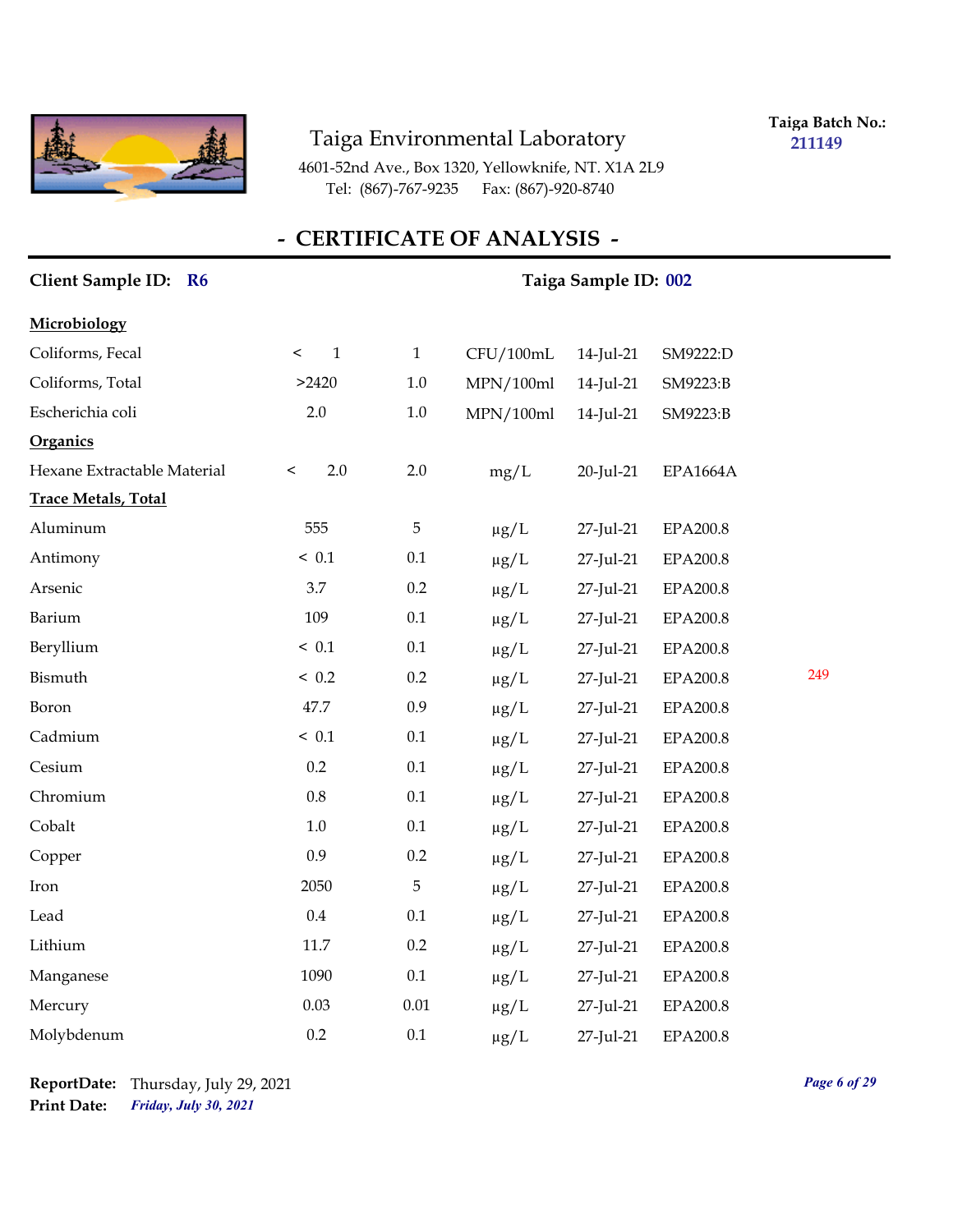

**Taiga Batch No.: 211149**

4601-52nd Ave., Box 1320, Yellowknife, NT. X1A 2L9 Tel: (867)-767-9235 Fax: (867)-920-8740

## **- CERTIFICATE OF ANALYSIS -**

| Client Sample ID: R6 | Taiga Sample ID: 002 |     |           |           |                 |  |  |
|----------------------|----------------------|-----|-----------|-----------|-----------------|--|--|
| Nickel               | 1.5                  | 0.1 | $\mu$ g/L | 27-Jul-21 | <b>EPA200.8</b> |  |  |
| Rubidium             | 5.1                  | 0.1 | $\mu g/L$ | 27-Jul-21 | <b>EPA200.8</b> |  |  |
| Selenium             | < 0.5                | 0.5 | $\mu g/L$ | 27-Jul-21 | <b>EPA200.8</b> |  |  |
| Silver               | ~< 0.1               | 0.1 | $\mu g/L$ | 27-Jul-21 | EPA200.8        |  |  |
| Strontium            | 564                  | 0.1 | $\mu g/L$ | 27-Jul-21 | EPA200.8        |  |  |
| Thallium             | ~< 0.1               | 0.1 | $\mu g/L$ | 27-Jul-21 | EPA200.8        |  |  |
| Tin                  | $\leq 0.1$           | 0.1 | $\mu g/L$ | 27-Jul-21 | EPA200.8        |  |  |
| Titanium             | 28.4                 | 0.1 | $\mu g/L$ | 27-Jul-21 | EPA200.8        |  |  |
| Uranium              | 2.4                  | 0.1 | $\mu g/L$ | 27-Jul-21 | EPA200.8        |  |  |
| Vanadium             | 1.1                  | 0.1 | $\mu g/L$ | 27-Jul-21 | <b>EPA200.8</b> |  |  |
| Zinc                 | 6.0                  | 5   | $\mu$ g/L | 27-Jul-21 | EPA200.8        |  |  |

## *Friday, July 30, 2021* **Print Date: ReportDate:** Thursday, July 29, 2021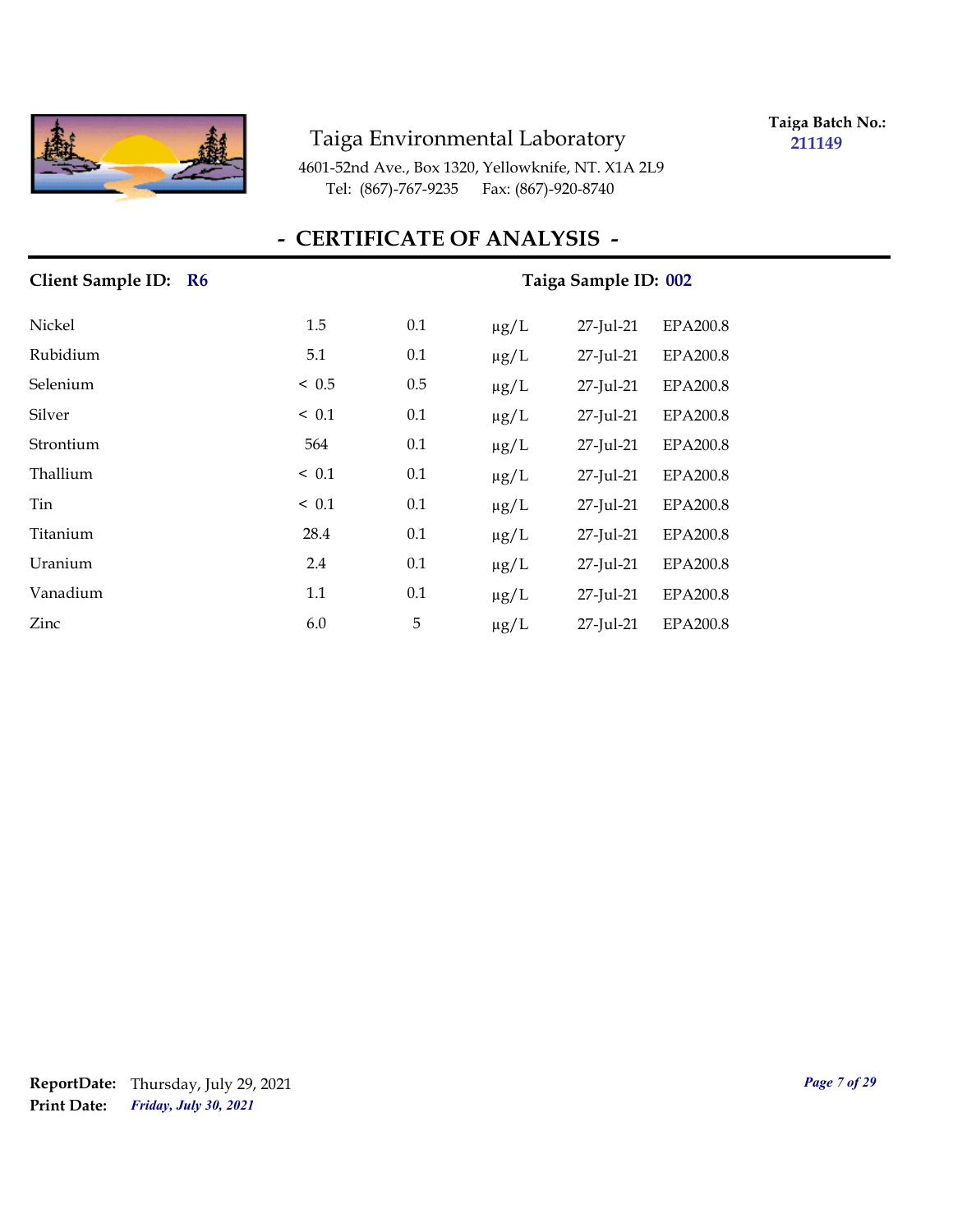

**Taiga Batch No.: 211149**

4601-52nd Ave., Box 1320, Yellowknife, NT. X1A 2L9 Tel: (867)-767-9235 Fax: (867)-920-8740

## **- CERTIFICATE OF ANALYSIS -**

#### Client Sample ID: R2 Taiga Sample ID: 003

**Sampling Date:** 14-Jul-21 **Received Date:** 15-Jul-21 **Client Project:** W2014L3-0002 **Sample Type:** Wastewater **Sampling Time:**

**Location:** Rae Lagoon

| <b>Test Parameter</b>         | <b>Result</b> | Detection<br>Limit | Units      | Analysis<br>Date | Analytical<br>Method* | Qualifer |
|-------------------------------|---------------|--------------------|------------|------------------|-----------------------|----------|
| <b>Inorganics - Nutrients</b> |               |                    |            |                  |                       |          |
| Ammonia as Nitrogen           | 9.79          | 0.005              | mg/L       | 15-Jul-21        | SM4500-NH3:G          |          |
| Biochemical Oxygen Demand     | 23            | $\overline{2}$     | mg/L       | 15-Jul-21        | SM5210:B              |          |
| <b>CBOD</b>                   | 14            | $\overline{2}$     | mg/L       | 15-Jul-21        | SM5210:B              |          |
| Nitrogen, Dissolved           | 16.3          | 0.06               | mg/L       | 16-Jul-21        | ISO/TR 11905:1997(E)  |          |
| Nitrogen, Total               | 22.3          | 0.06               | mg/L       | 16-Jul-21        | ISO/TR 11905:1997(E)  |          |
| Ortho-Phosphate as Phosphorus | 3.04          | 0.002              | mg/L       | 16-Jul-21        | SM4500-P:D            |          |
| Phosphorous, Dissolved        | 3.21          | 0.002              | mg/L       | 15-Jul-21        | SM4500-P:D            |          |
| Phosphorous, Total            | 5.05          | 0.002              | mg/L       | 15-Jul-21        | SM4500-P:D            |          |
| <b>Inorganics - Physicals</b> |               |                    |            |                  |                       |          |
| Alkalinity, Total (as CaCO3)  | 140           | 0.4                | mg/L       | 14-Jul-21        | SM2320:B              |          |
| Conductivity, Specific (@25C) | 542           | 0.4                | $\mu$ S/cm | 14-Jul-21        | SM2510:B              |          |
| pH                            | 8.86          |                    | pH units   | 14-Jul-21        | SM4500-H:B            |          |
| Solids, Total Dissolved       | 354           | 10                 | mg/L       | 20-Jul-21        | SM2540:C              |          |
| Solids, Total Suspended       | 270           | $\mathfrak{Z}$     | mg/L       | 20-Jul-21        | SM2540:D              |          |
| Major Ions                    |               |                    |            |                  |                       |          |
| Nitrate+Nitrite as Nitrogen   | 3.11          | $0.01\,$           | mg/L       | 15-Jul-21        | SM4110:B              |          |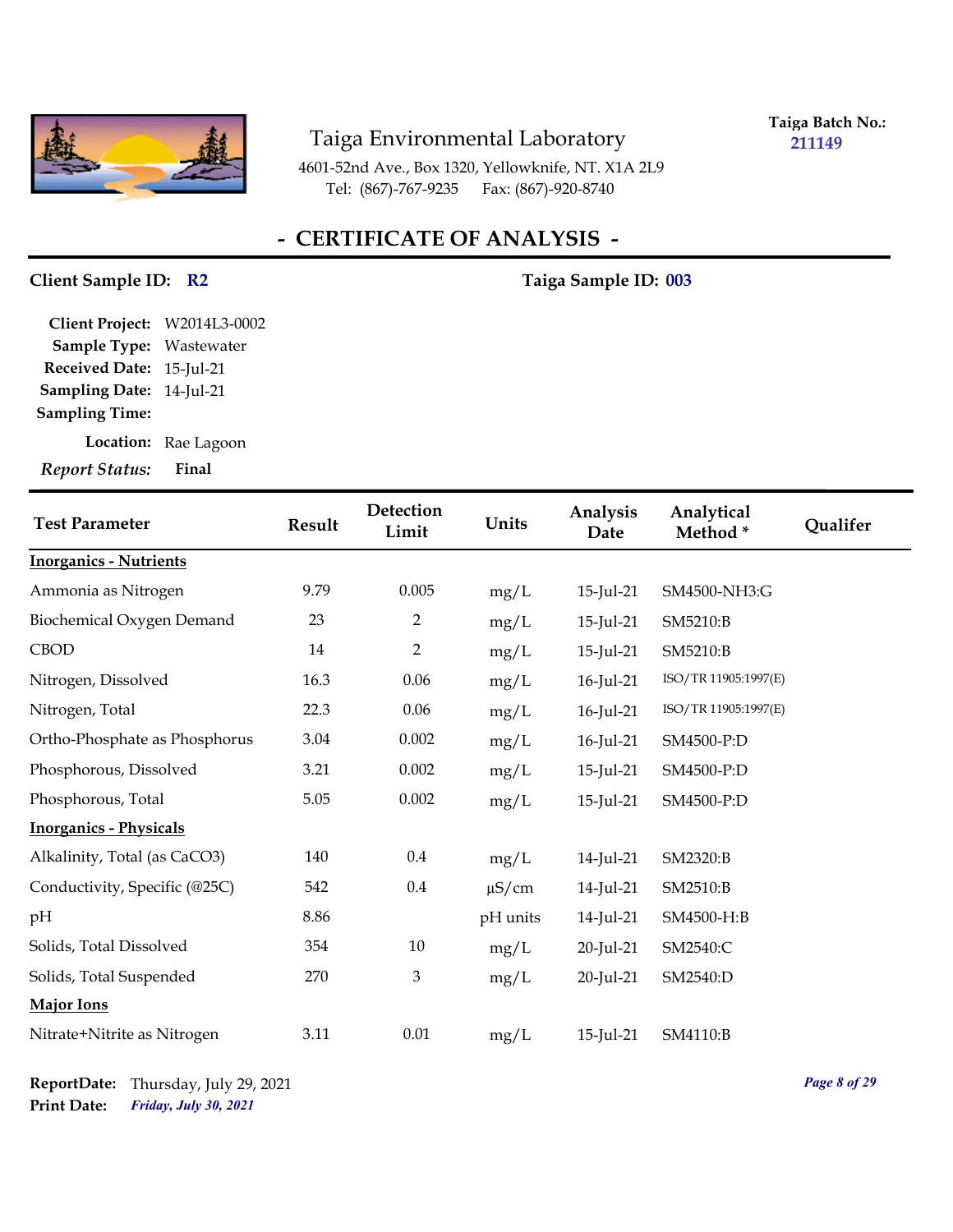

**Taiga Batch No.: 211149**

4601-52nd Ave., Box 1320, Yellowknife, NT. X1A 2L9 Tel: (867)-767-9235 Fax: (867)-920-8740

| Client Sample ID: R2        |                | Taiga Sample ID: 003 |           |           |                 |     |  |
|-----------------------------|----------------|----------------------|-----------|-----------|-----------------|-----|--|
| Microbiology                |                |                      |           |           |                 |     |  |
| Coliforms, Fecal            | 10             | 10                   | CFU/100mL | 14-Jul-21 | SM9222:D        |     |  |
| Coliforms, Total            | 30800          | 100                  | MPN/100ml | 14-Jul-21 | SM9223:B        |     |  |
| Escherichia coli            | $100.0\,$      | 100                  | MPN/100ml | 14-Jul-21 | SM9223:B        |     |  |
| Organics                    |                |                      |           |           |                 |     |  |
| Hexane Extractable Material | 2.0<br>$\,<\,$ | $2.0\,$              | mg/L      | 20-Jul-21 | EPA1664A        |     |  |
| <b>Trace Metals, Total</b>  |                |                      |           |           |                 |     |  |
| Aluminum                    | 5810           | 5                    | $\mu$ g/L | 27-Jul-21 | EPA200.8        |     |  |
| Antimony                    | 0.3            | 0.1                  | $\mu g/L$ | 27-Jul-21 | EPA200.8        |     |  |
| Arsenic                     | 3.6            | 0.2                  | $\mu g/L$ | 27-Jul-21 | EPA200.8        |     |  |
| Barium                      | 90.4           | 0.1                  | $\mu g/L$ | 27-Jul-21 | EPA200.8        |     |  |
| Beryllium                   | 0.2            | 0.1                  | $\mu$ g/L | 27-Jul-21 | <b>EPA200.8</b> |     |  |
| Bismuth                     | $0.4\,$        | 0.2                  | $\mu g/L$ | 27-Jul-21 | EPA200.8        | 249 |  |
| Boron                       | 346            | 0.9                  | $\mu g/L$ | 27-Jul-21 | EPA200.8        |     |  |
| Cadmium                     | ~< 0.1         | 0.1                  | $\mu g/L$ | 27-Jul-21 | EPA200.8        |     |  |
| Cesium                      | 0.9            | 0.1                  | $\mu g/L$ | 27-Jul-21 | EPA200.8        |     |  |
| Chromium                    | 11.0           | 0.1                  | $\mu g/L$ | 27-Jul-21 | EPA200.8        |     |  |
| Cobalt                      | 4.1            | 0.1                  | $\mu g/L$ | 27-Jul-21 | EPA200.8        |     |  |
| Copper                      | 10.8           | $0.2\,$              | $\mu g/L$ | 27-Jul-21 | EPA200.8        |     |  |
| Iron                        | 6170           | 5                    | $\mu$ g/L | 27-Jul-21 | EPA200.8        |     |  |
| Lead                        | 2.9            | 0.1                  | $\mu g/L$ | 27-Jul-21 | EPA200.8        |     |  |
| Lithium                     | 15.7           | 0.2                  | $\mu g/L$ | 27-Jul-21 | EPA200.8        |     |  |
| Manganese                   | 253            | 0.1                  | $\mu g/L$ | 27-Jul-21 | EPA200.8        |     |  |
| Mercury                     | ~<~0.01        | $0.01\,$             | $\mu$ g/L | 27-Jul-21 | EPA200.8        |     |  |
| Molybdenum                  | 0.6            | 0.1                  | $\mu$ g/L | 27-Jul-21 | <b>EPA200.8</b> |     |  |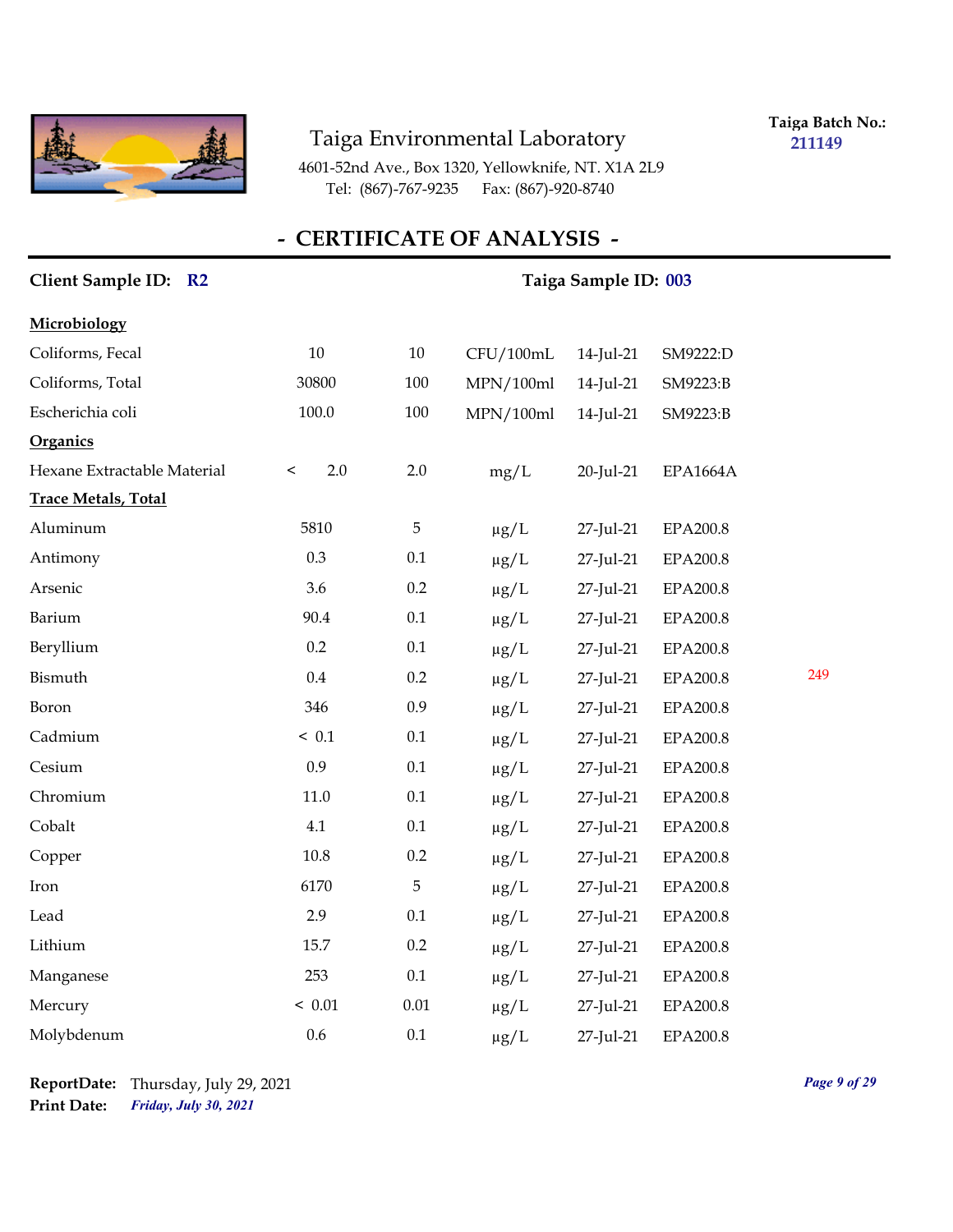

**Taiga Batch No.: 211149**

4601-52nd Ave., Box 1320, Yellowknife, NT. X1A 2L9 Tel: (867)-767-9235 Fax: (867)-920-8740

| Client Sample ID: R2 | Taiga Sample ID: 003 |     |                                           |  |
|----------------------|----------------------|-----|-------------------------------------------|--|
| Nickel               | 10.6                 | 0.1 | 27-Jul-21<br><b>EPA200.8</b><br>$\mu$ g/L |  |
| Rubidium             | 30.2                 | 0.1 | 27-Jul-21<br><b>EPA200.8</b><br>$\mu g/L$ |  |
| Selenium             | 0.5                  | 0.5 | EPA200.8<br>27-Jul-21<br>$\mu$ g/L        |  |
| Silver               | ~< 0.1               | 0.1 | EPA200.8<br>27-Jul-21<br>$\mu$ g/L        |  |
| Strontium            | 95.4                 | 0.1 | EPA200.8<br>$\mu g/L$<br>27-Jul-21        |  |
| Thallium             | $\leq 0.1$           | 0.1 | 27-Jul-21<br><b>EPA200.8</b><br>$\mu g/L$ |  |
| Tin                  | 0.2                  | 0.1 | EPA200.8<br>$\mu g/L$<br>27-Jul-21        |  |
| Titanium             | 244                  | 0.1 | 27-Jul-21<br><b>EPA200.8</b><br>$\mu g/L$ |  |
| Uranium              | 1.7                  | 0.1 | $\mu$ g/L<br>27-Jul-21<br>EPA200.8        |  |
| Vanadium             | 12.5                 | 0.1 | $\mu$ g/L<br>27-Jul-21<br>EPA200.8        |  |
| Zinc                 | 21.9                 | 5   | $27$ -Jul- $21$<br>EPA200.8<br>$\mu$ g/L  |  |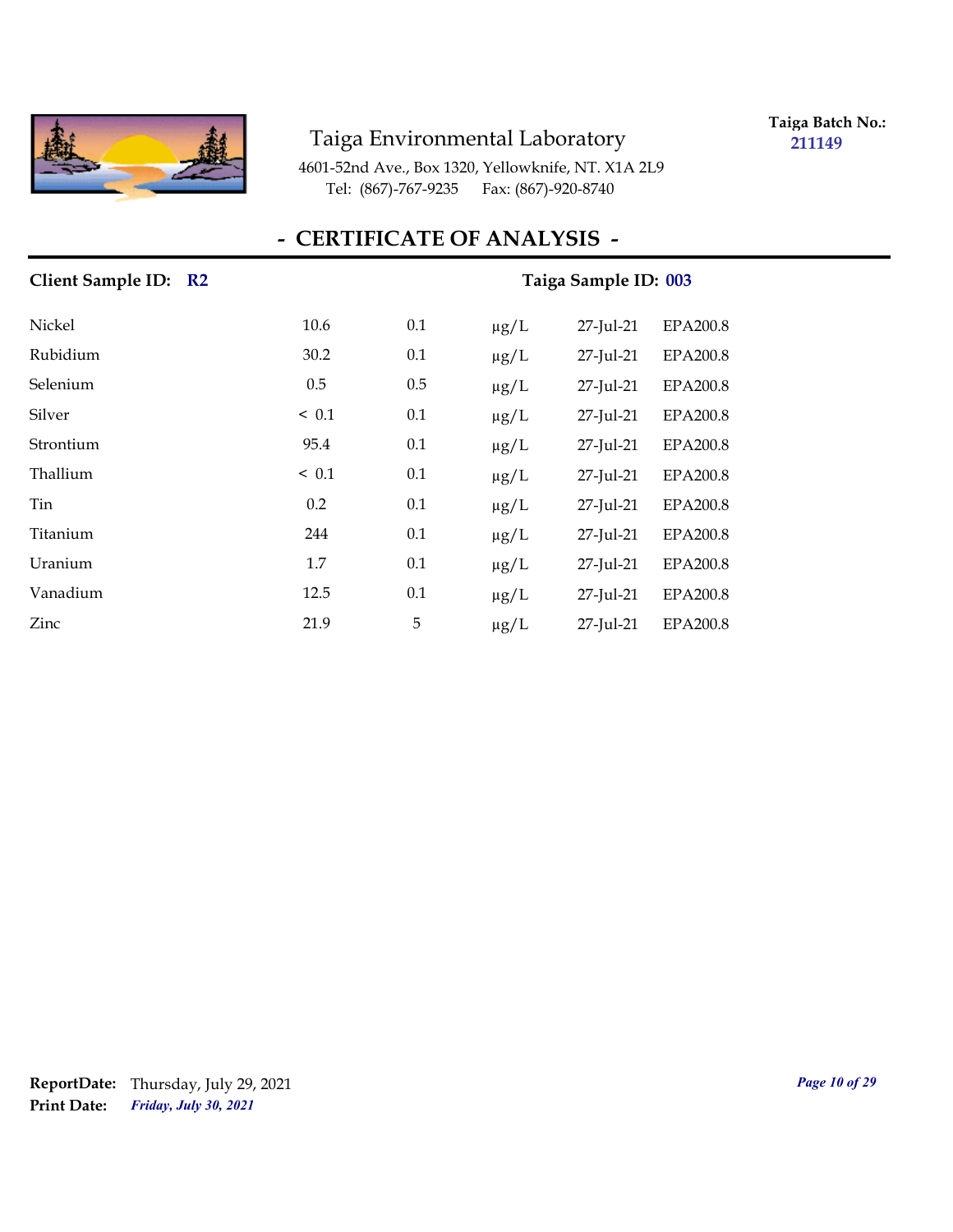

**Taiga Batch No.: 211149**

4601-52nd Ave., Box 1320, Yellowknife, NT. X1A 2L9 Tel: (867)-767-9235 Fax: (867)-920-8740

## **- CERTIFICATE OF ANALYSIS -**

#### Client Sample ID: R8 Taiga Sample ID: 004

**Sampling Date:** 14-Jul-21 **Received Date:** 15-Jul-21 **Client Project:** W2014L3-0002 **Sample Type:** Wastewater **Sampling Time:**

**Location:** Rae Lagoon

| <b>Test Parameter</b>         | <b>Result</b> | Detection<br>Limit | Units      | Analysis<br>Date | Analytical<br>Method* | Qualifer |
|-------------------------------|---------------|--------------------|------------|------------------|-----------------------|----------|
| <b>Inorganics - Nutrients</b> |               |                    |            |                  |                       |          |
| Ammonia as Nitrogen           | 0.014         | 0.005              | mg/L       | 15-Jul-21        | SM4500-NH3:G          |          |
| Biochemical Oxygen Demand     | 17            | $\overline{2}$     | mg/L       | 15-Jul-21        | SM5210:B              |          |
| <b>CBOD</b>                   | 19            | $\overline{2}$     | mg/L       | 15-Jul-21        | SM5210:B              |          |
| Nitrogen, Dissolved           | 1.87          | 0.06               | mg/L       | 16-Jul-21        | ISO/TR 11905:1997(E)  |          |
| Nitrogen, Total               | 2.48          | 0.06               | mg/L       | 16-Jul-21        | ISO/TR 11905:1997(E)  |          |
| Ortho-Phosphate as Phosphorus | 0.005         | 0.002              | mg/L       | 16-Jul-21        | SM4500-P:D            |          |
| Phosphorous, Dissolved        | 0.039         | 0.002              | mg/L       | 15-Jul-21        | SM4500-P:D            |          |
| Phosphorous, Total            | 0.757         | 0.002              | mg/L       | 15-Jul-21        | SM4500-P:D            |          |
| <b>Inorganics - Physicals</b> |               |                    |            |                  |                       |          |
| Alkalinity, Total (as CaCO3)  | 230           | $0.4\,$            | mg/L       | 14-Jul-21        | SM2320:B              |          |
| Conductivity, Specific (@25C) | 550           | $0.4\,$            | $\mu$ S/cm | 14-Jul-21        | SM2510:B              |          |
| pH                            | 8.39          |                    | pH units   | 14-Jul-21        | SM4500-H:B            |          |
| Solids, Total Dissolved       | 378           | 10                 | mg/L       | 20-Jul-21        | SM2540:C              |          |
| Solids, Total Suspended       | 1030          | 3                  | mg/L       | 20-Jul-21        | SM2540:D              |          |
| Major Ions                    |               |                    |            |                  |                       |          |
| Nitrate+Nitrite as Nitrogen   | 0.01          | $0.01\,$           | mg/L       | 15-Jul-21        | SM4110:B              |          |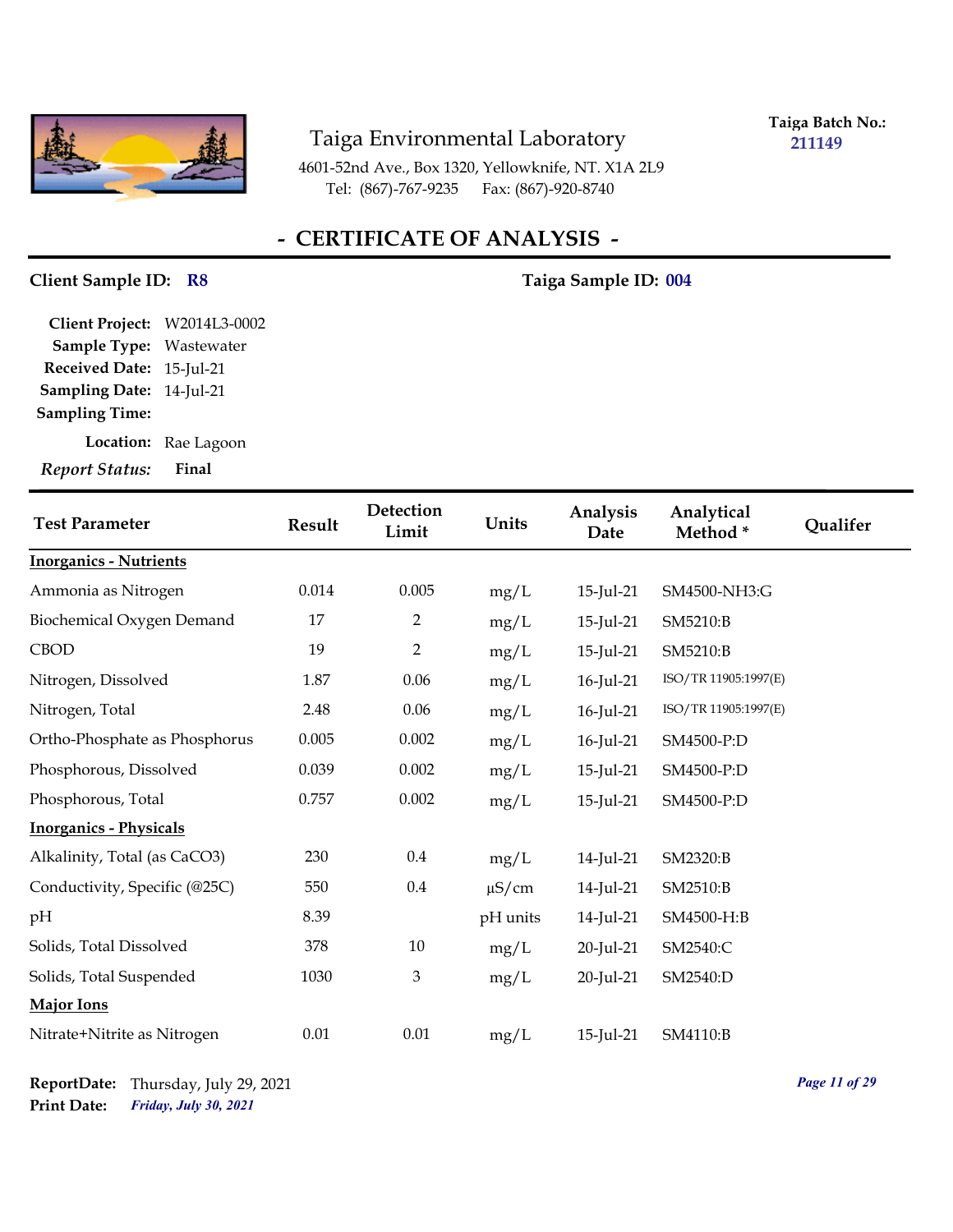

**Taiga Batch No.: 211149**

4601-52nd Ave., Box 1320, Yellowknife, NT. X1A 2L9 Tel: (867)-767-9235 Fax: (867)-920-8740

| Client Sample ID: R8        |                         | Taiga Sample ID: 004 |           |              |                 |     |  |
|-----------------------------|-------------------------|----------------------|-----------|--------------|-----------------|-----|--|
| Microbiology                |                         |                      |           |              |                 |     |  |
| Coliforms, Fecal            | $\mathbf{1}$<br>$\,<\,$ | $\mathbf{1}$         | CFU/100mL | 14-Jul-21    | SM9222:D        | 20  |  |
| Coliforms, Total            | >2420                   | $1.0\,$              | MPN/100ml | $14$ -Jul-21 | SM9223:B        |     |  |
| Escherichia coli            | 27.5                    | $1.0\,$              | MPN/100ml | 14-Jul-21    | SM9223:B        |     |  |
| Organics                    |                         |                      |           |              |                 |     |  |
| Hexane Extractable Material | 2.0<br>$\,<$            | 2.0                  | mg/L      | 20-Jul-21    | <b>EPA1664A</b> |     |  |
| <b>Trace Metals, Total</b>  |                         |                      |           |              |                 |     |  |
| Aluminum                    | 4470                    | $\mathbf 5$          | $\mu g/L$ | 27-Jul-21    | EPA200.8        |     |  |
| Antimony                    | 0.2                     | 0.1                  | $\mu g/L$ | 27-Jul-21    | <b>EPA200.8</b> |     |  |
| Arsenic                     | 5.6                     | 0.2                  | $\mu g/L$ | 27-Jul-21    | EPA200.8        |     |  |
| Barium                      | 82.9                    | 0.1                  | $\mu g/L$ | 27-Jul-21    | EPA200.8        |     |  |
| Beryllium                   | 0.1                     | 0.1                  | $\mu g/L$ | 27-Jul-21    | EPA200.8        |     |  |
| Bismuth                     | ~< 0.2                  | 0.2                  | $\mu g/L$ | 27-Jul-21    | <b>EPA200.8</b> | 249 |  |
| Boron                       | 156                     | 0.9                  | $\mu g/L$ | 27-Jul-21    | <b>EPA200.8</b> |     |  |
| Cadmium                     | ~< 0.1                  | 0.1                  | $\mu g/L$ | 27-Jul-21    | <b>EPA200.8</b> |     |  |
| Cesium                      | 0.6                     | 0.1                  | $\mu g/L$ | 27-Jul-21    | EPA200.8        |     |  |
| Chromium                    | 8.5                     | 0.1                  | $\mu g/L$ | 27-Jul-21    | EPA200.8        |     |  |
| Cobalt                      | 2.9                     | 0.1                  | $\mu g/L$ | 27-Jul-21    | EPA200.8        |     |  |
| Copper                      | 5.4                     | $0.2\,$              | $\mu g/L$ | 27-Jul-21    | EPA200.8        |     |  |
| Iron                        | 5440                    | 5                    | $\mu g/L$ | 27-Jul-21    | <b>EPA200.8</b> |     |  |
| Lead                        | 2.1                     | 0.1                  | $\mu g/L$ | 27-Jul-21    | <b>EPA200.8</b> |     |  |
| Lithium                     | 15.9                    | 0.2                  | $\mu g/L$ | 27-Jul-21    | EPA200.8        |     |  |
| Manganese                   | 204                     | 0.1                  | $\mu g/L$ | 27-Jul-21    | EPA200.8        |     |  |
| Mercury                     | $0.01\,$                | $0.01\,$             | $\mu g/L$ | 27-Jul-21    | EPA200.8        |     |  |
| Molybdenum                  | 0.4                     | 0.1                  | $\mu$ g/L | 27-Jul-21    | EPA200.8        |     |  |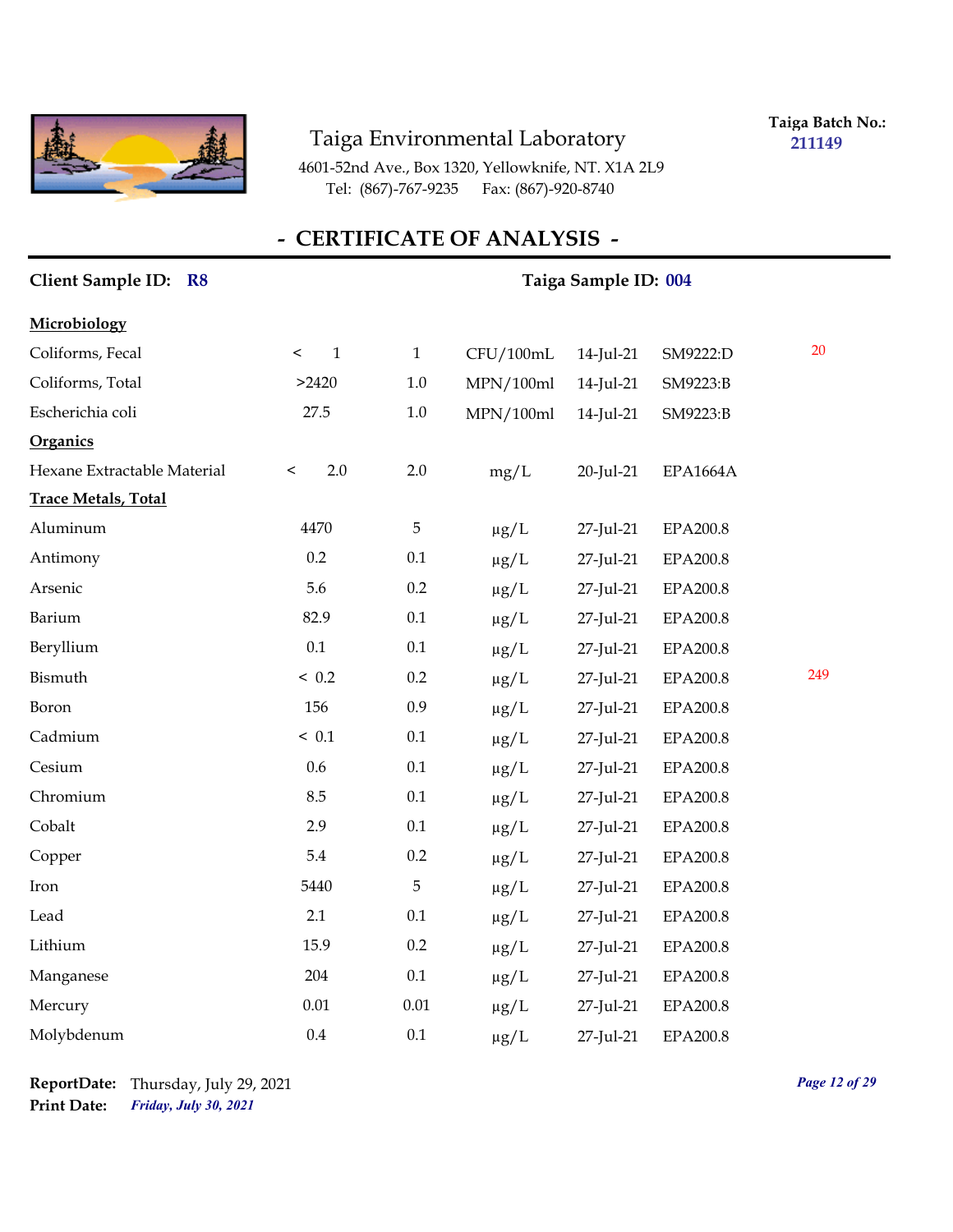

**Taiga Batch No.: 211149**

4601-52nd Ave., Box 1320, Yellowknife, NT. X1A 2L9 Tel: (867)-767-9235 Fax: (867)-920-8740

## **- CERTIFICATE OF ANALYSIS -**

| Client Sample ID: R8 |            | Taiga Sample ID: 004 |           |           |                 |
|----------------------|------------|----------------------|-----------|-----------|-----------------|
| Nickel               | 8.1        | 0.1                  | $\mu$ g/L | 27-Jul-21 | <b>EPA200.8</b> |
| Rubidium             | 11.1       | 0.1                  | $\mu g/L$ | 27-Jul-21 | <b>EPA200.8</b> |
| Selenium             | ~< 0.5     | 0.5                  | $\mu$ g/L | 27-Jul-21 | <b>EPA200.8</b> |
| Silver               | $\leq 0.1$ | 0.1                  | $\mu$ g/L | 27-Jul-21 | EPA200.8        |
| Strontium            | 180        | 0.1                  | $\mu g/L$ | 27-Jul-21 | EPA200.8        |
| Thallium             | $\leq 0.1$ | 0.1                  | $\mu g/L$ | 27-Jul-21 | EPA200.8        |
| Tin                  | $\leq 0.1$ | 0.1                  | $\mu g/L$ | 27-Jul-21 | EPA200.8        |
| Titanium             | 194        | 0.1                  | $\mu g/L$ | 27-Jul-21 | EPA200.8        |
| Uranium              | 4.5        | 0.1                  | $\mu g/L$ | 27-Jul-21 | EPA200.8        |
| Vanadium             | 9.0        | 0.1                  | $\mu$ g/L | 27-Jul-21 | EPA200.8        |
| Zinc                 | 13.3       | 5                    | $\mu g/L$ | 27-Jul-21 | EPA200.8        |

## *Friday, July 30, 2021* **Print Date: ReportDate:** Thursday, July 29, 2021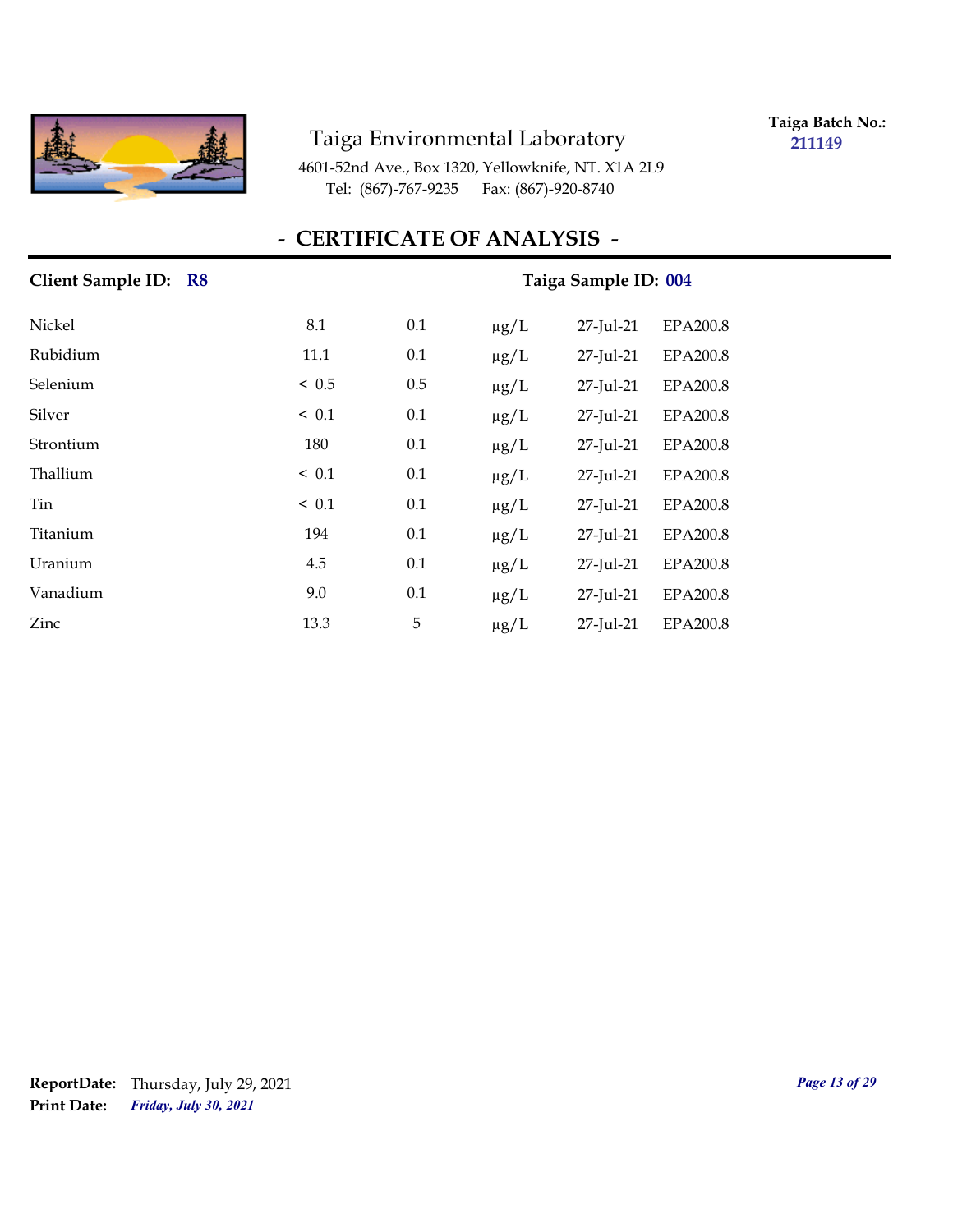

**Taiga Batch No.: 211149**

4601-52nd Ave., Box 1320, Yellowknife, NT. X1A 2L9 Tel: (867)-767-9235 Fax: (867)-920-8740

## **- CERTIFICATE OF ANALYSIS -**

#### Client Sample ID: R9 Taiga Sample ID: 005

**Sampling Date:** 14-Jul-21 **Received Date:** 15-Jul-21 **Client Project:** W2014L3-0002 **Sample Type:** Wastewater **Sampling Time:**

**Location:** Rae Lagoon

| <b>Test Parameter</b>         | <b>Result</b>  | Detection<br>Limit | Units      | Analysis<br>Date | Analytical<br>Method* | Qualifer |
|-------------------------------|----------------|--------------------|------------|------------------|-----------------------|----------|
| <b>Inorganics - Nutrients</b> |                |                    |            |                  |                       |          |
| Ammonia as Nitrogen           | 0.007          | 0.005              | mg/L       | 15-Jul-21        | SM4500-NH3:G          |          |
| Biochemical Oxygen Demand     | 5              | $\overline{2}$     | mg/L       | 15-Jul-21        | SM5210:B              |          |
| <b>CBOD</b>                   | $\mathfrak{Z}$ | $\overline{2}$     | mg/L       | 15-Jul-21        | SM5210:B              |          |
| Nitrogen, Dissolved           | 1.33           | 0.06               | mg/L       | 16-Jul-21        | ISO/TR 11905:1997(E)  |          |
| Nitrogen, Total               | 1.53           | 0.06               | mg/L       | 16-Jul-21        | ISO/TR 11905:1997(E)  |          |
| Ortho-Phosphate as Phosphorus | 0.004          | 0.002              | mg/L       | 16-Jul-21        | SM4500-P:D            |          |
| Phosphorous, Dissolved        | 0.017          | 0.002              | mg/L       | 15-Jul-21        | SM4500-P:D            |          |
| Phosphorous, Total            | 0.072          | 0.002              | mg/L       | 15-Jul-21        | SM4500-P:D            |          |
| <b>Inorganics - Physicals</b> |                |                    |            |                  |                       |          |
| Alkalinity, Total (as CaCO3)  | 99.8           | $0.4\,$            | mg/L       | 14-Jul-21        | SM2320:B              |          |
| Conductivity, Specific (@25C) | 211            | $0.4\,$            | $\mu$ S/cm | 14-Jul-21        | SM2510:B              |          |
| pH                            | 7.54           |                    | pH units   | 14-Jul-21        | SM4500-H:B            |          |
| Solids, Total Dissolved       | 176            | 10                 | mg/L       | $20$ -Jul-21     | SM2540:C              |          |
| Solids, Total Suspended       | 16             | $\mathfrak{Z}$     | mg/L       | 20-Jul-21        | SM2540:D              |          |
| <b>Major Ions</b>             |                |                    |            |                  |                       |          |
| Nitrate+Nitrite as Nitrogen   | 0.02           | 0.01               | mg/L       | 15-Jul-21        | SM4110:B              |          |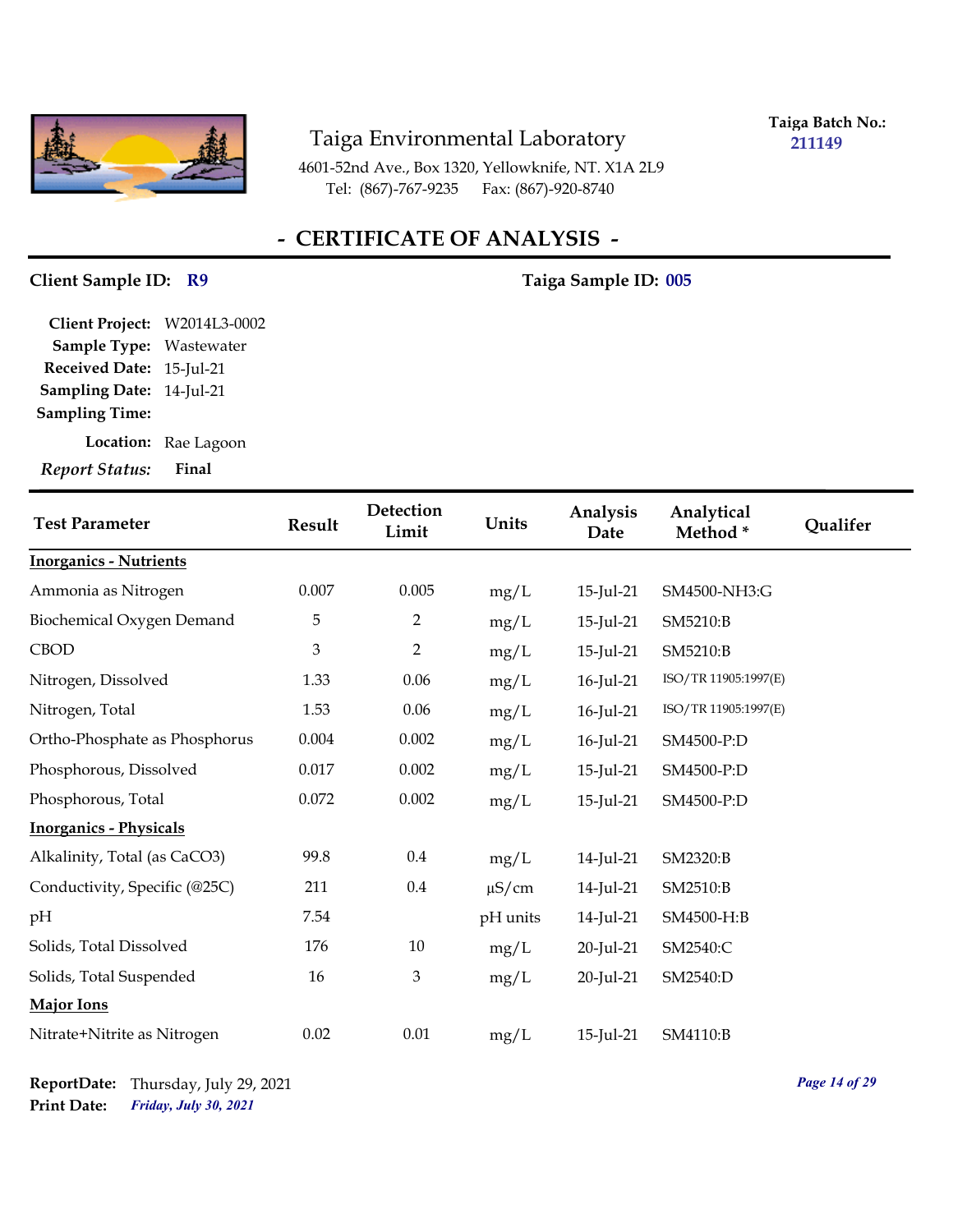

**Taiga Batch No.: 211149**

4601-52nd Ave., Box 1320, Yellowknife, NT. X1A 2L9 Tel: (867)-767-9235 Fax: (867)-920-8740

| Client Sample ID: R9        |                         | Taiga Sample ID: 005 |           |              |                 |     |  |
|-----------------------------|-------------------------|----------------------|-----------|--------------|-----------------|-----|--|
| Microbiology                |                         |                      |           |              |                 |     |  |
| Coliforms, Fecal            | $\mathbf{1}$<br>$\,<\,$ | $\mathbf 1$          | CFU/100mL | 14-Jul-21    | SM9222:D        |     |  |
| Coliforms, Total            | >2420                   | $1.0\,$              | MPN/100ml | 14-Jul-21    | SM9223:B        |     |  |
| Escherichia coli            | 2.0                     | $1.0\,$              | MPN/100ml | 14-Jul-21    | SM9223:B        |     |  |
| Organics                    |                         |                      |           |              |                 |     |  |
| Hexane Extractable Material | 2.0<br>$\,<\,$          | 2.0                  | mg/L      | $21$ -Jul-21 | <b>EPA1664A</b> |     |  |
| <b>Trace Metals, Total</b>  |                         |                      |           |              |                 |     |  |
| Aluminum                    | 103                     | $\overline{5}$       | $\mu g/L$ | 27-Jul-21    | EPA200.8        |     |  |
| Antimony                    | ~< 0.1                  | 0.1                  | $\mu g/L$ | 27-Jul-21    | EPA200.8        |     |  |
| Arsenic                     | 2.7                     | 0.2                  | $\mu g/L$ | 27-Jul-21    | EPA200.8        |     |  |
| Barium                      | 28.2                    | 0.1                  | $\mu g/L$ | 27-Jul-21    | EPA200.8        |     |  |
| Beryllium                   | ~< 0.1                  | 0.1                  | $\mu g/L$ | 27-Jul-21    | EPA200.8        |     |  |
| Bismuth                     | ~< 0.2                  | 0.2                  | $\mu$ g/L | 27-Jul-21    | EPA200.8        | 249 |  |
| Boron                       | 16.7                    | 0.9                  | $\mu g/L$ | 27-Jul-21    | EPA200.8        |     |  |
| Cadmium                     | ~< 0.1                  | 0.1                  | $\mu g/L$ | 27-Jul-21    | EPA200.8        |     |  |
| Cesium                      | ~< 0.1                  | $0.1\,$              | $\mu g/L$ | 27-Jul-21    | EPA200.8        |     |  |
| Chromium                    | $0.4\,$                 | $0.1\,$              | $\mu g/L$ | 27-Jul-21    | EPA200.8        |     |  |
| Cobalt                      | 0.9                     | 0.1                  | $\mu g/L$ | 27-Jul-21    | EPA200.8        |     |  |
| Copper                      | 0.5                     | 0.2                  | $\mu g/L$ | 27-Jul-21    | EPA200.8        |     |  |
| Iron                        | 1820                    | 5                    | $\mu g/L$ | 27-Jul-21    | EPA200.8        |     |  |
| Lead                        | ~< 0.1                  | 0.1                  | $\mu g/L$ | 27-Jul-21    | EPA200.8        |     |  |
| Lithium                     | 9.1                     | 0.2                  | $\mu g/L$ | 27-Jul-21    | EPA200.8        |     |  |
| Manganese                   | 668                     | 0.1                  | $\mu g/L$ | 27-Jul-21    | EPA200.8        |     |  |
| Mercury                     | < 0.01                  | 0.01                 | $\mu$ g/L | 27-Jul-21    | EPA200.8        |     |  |
| Molybdenum                  | 0.2                     | 0.1                  | $\mu g/L$ | 27-Jul-21    | EPA200.8        |     |  |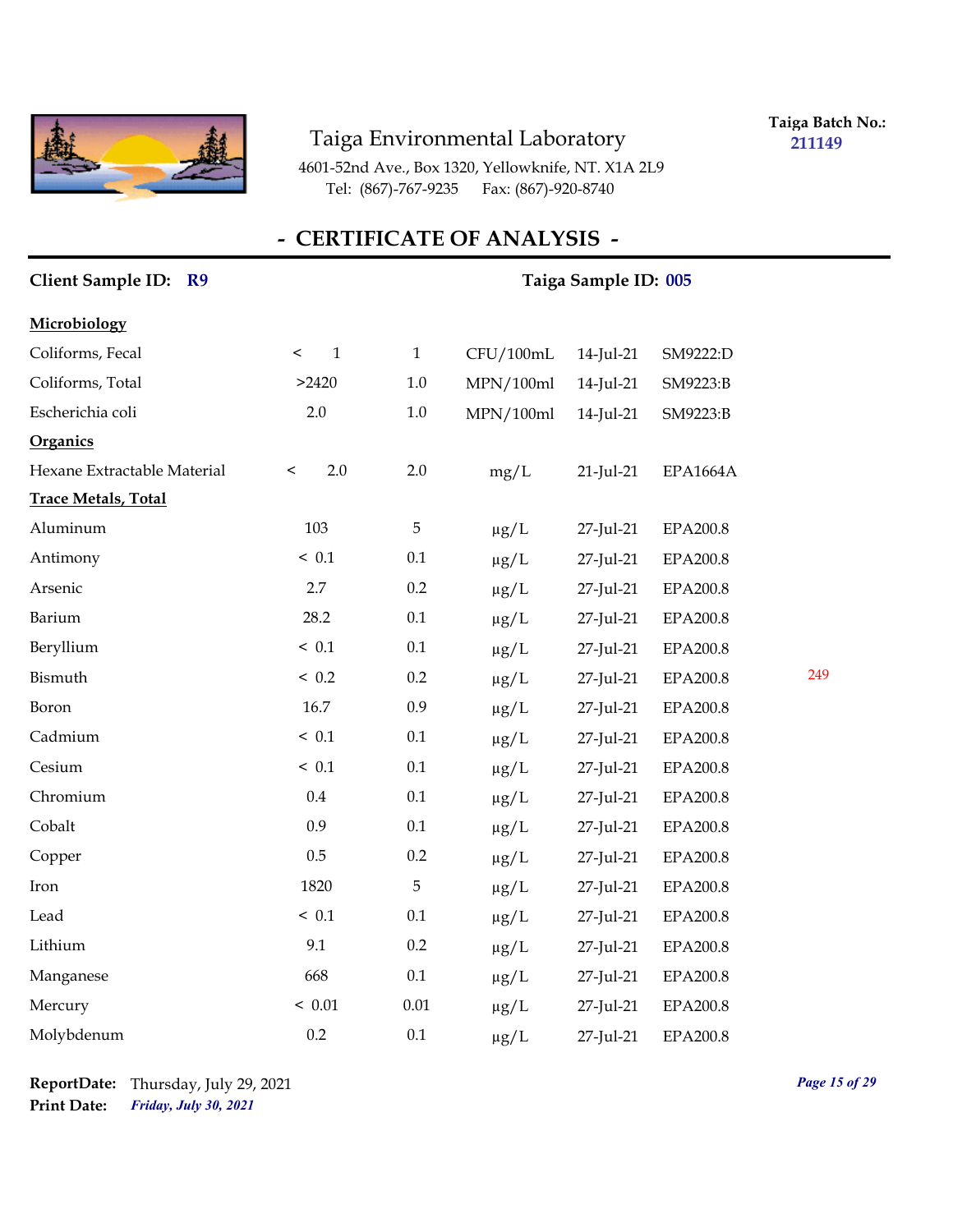

**Taiga Batch No.: 211149**

4601-52nd Ave., Box 1320, Yellowknife, NT. X1A 2L9 Tel: (867)-767-9235 Fax: (867)-920-8740

## **- CERTIFICATE OF ANALYSIS -**

| Client Sample ID: R9 |                | Taiga Sample ID: 005 |           |           |                 |
|----------------------|----------------|----------------------|-----------|-----------|-----------------|
| Nickel               | 1.9            | 0.1                  | $\mu$ g/L | 27-Jul-21 | EPA200.8        |
| Rubidium             | 0.8            | 0.1                  | $\mu g/L$ | 27-Jul-21 | <b>EPA200.8</b> |
| Selenium             | < 0.5          | 0.5                  | $\mu g/L$ | 27-Jul-21 | <b>EPA200.8</b> |
| Silver               | $\leq 0.1$     | 0.1                  | $\mu g/L$ | 27-Jul-21 | EPA200.8        |
| Strontium            | 76.8           | 0.1                  | $\mu g/L$ | 27-Jul-21 | EPA200.8        |
| Thallium             | $\leq 0.1$     | 0.1                  | $\mu g/L$ | 27-Jul-21 | EPA200.8        |
| Tin                  | ~< 0.1         | 0.1                  | $\mu g/L$ | 27-Jul-21 | EPA200.8        |
| Titanium             | 3.2            | 0.1                  | $\mu g/L$ | 27-Jul-21 | EPA200.8        |
| Uranium              | 0.2            | 0.1                  | $\mu$ g/L | 27-Jul-21 | EPA200.8        |
| Vanadium             | 0.6            | 0.1                  | $\mu g/L$ | 27-Jul-21 | <b>EPA200.8</b> |
| Zinc                 | 5.0<br>$\,<\,$ | 5                    | $\mu g/L$ | 27-Jul-21 | EPA200.8        |

## *Friday, July 30, 2021* **Print Date: ReportDate:** Thursday, July 29, 2021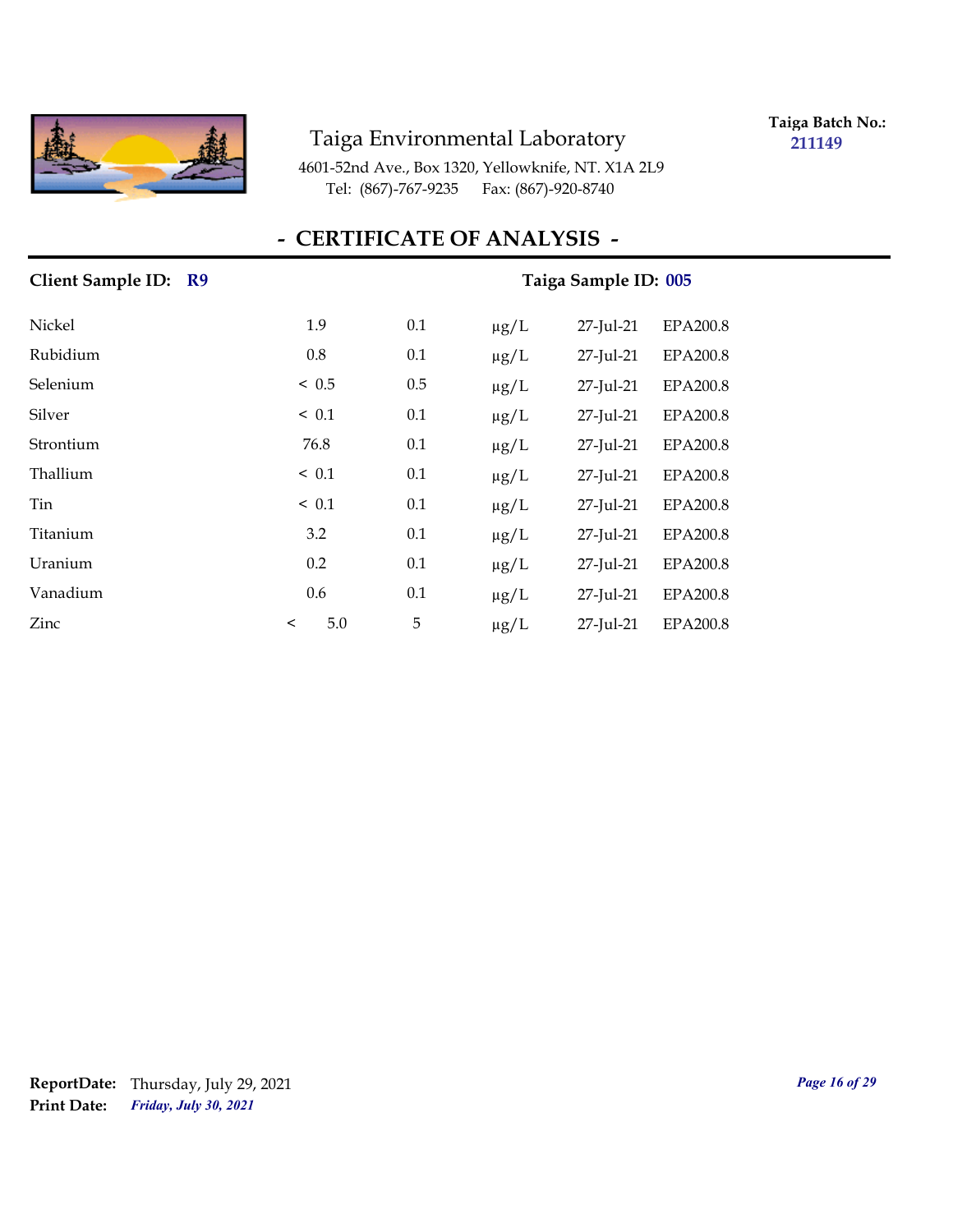

**Taiga Batch No.: 211149**

4601-52nd Ave., Box 1320, Yellowknife, NT. X1A 2L9 Tel: (867)-767-9235 Fax: (867)-920-8740

## **- CERTIFICATE OF ANALYSIS -**

#### **Client Sample ID:** R10 **1989** Taiga Sample ID: 006

**Sampling Date:** 14-Jul-21 **Received Date:** 15-Jul-21 **Client Project:** W2014L3-0002 **Sample Type:** Wastewater **Sampling Time:**

**Location:** Rae Lagoon

| <b>Test Parameter</b>         | <b>Result</b>  | Detection<br>Limit | Units      | Analysis<br>Date | Analytical<br>Method* | Qualifer |
|-------------------------------|----------------|--------------------|------------|------------------|-----------------------|----------|
| <b>Inorganics - Nutrients</b> |                |                    |            |                  |                       |          |
| Ammonia as Nitrogen           | 0.011          | 0.005              | mg/L       | 15-Jul-21        | SM4500-NH3:G          |          |
| Biochemical Oxygen Demand     | 3              | $\overline{2}$     | mg/L       | 15-Jul-21        | SM5210:B              |          |
| <b>CBOD</b>                   | $\overline{2}$ | $\overline{2}$     | mg/L       | 15-Jul-21        | SM5210:B              |          |
| Nitrogen, Dissolved           | 1.73           | 0.06               | mg/L       | 16-Jul-21        | ISO/TR 11905:1997(E)  |          |
| Nitrogen, Total               | 1.85           | 0.06               | mg/L       | 16-Jul-21        | ISO/TR 11905:1997(E)  |          |
| Ortho-Phosphate as Phosphorus | 0.006          | 0.002              | mg/L       | $16$ -Jul-21     | SM4500-P:D            |          |
| Phosphorous, Dissolved        | 0.031          | 0.002              | mg/L       | 15-Jul-21        | SM4500-P:D            |          |
| Phosphorous, Total            | 0.050          | 0.002              | mg/L       | 15-Jul-21        | SM4500-P:D            |          |
| <b>Inorganics - Physicals</b> |                |                    |            |                  |                       |          |
| Alkalinity, Total (as CaCO3)  | 185            | 0.4                | mg/L       | 14-Jul-21        | SM2320:B              |          |
| Conductivity, Specific (@25C) | 653            | 0.4                | $\mu$ S/cm | 14-Jul-21        | SM2510:B              |          |
| pH                            | 7.79           |                    | pH units   | 14-Jul-21        | SM4500-H:B            |          |
| Solids, Total Dissolved       | 428            | 10                 | mg/L       | 20-Jul-21        | SM2540:C              |          |
| Solids, Total Suspended       | $\,8\,$        | $\mathfrak{Z}$     | mg/L       | 20-Jul-21        | SM2540:D              |          |
| Major Ions                    |                |                    |            |                  |                       |          |
| Nitrate+Nitrite as Nitrogen   | < 0.01         | $0.01\,$           | mg/L       | 15-Jul-21        | SM4110:B              |          |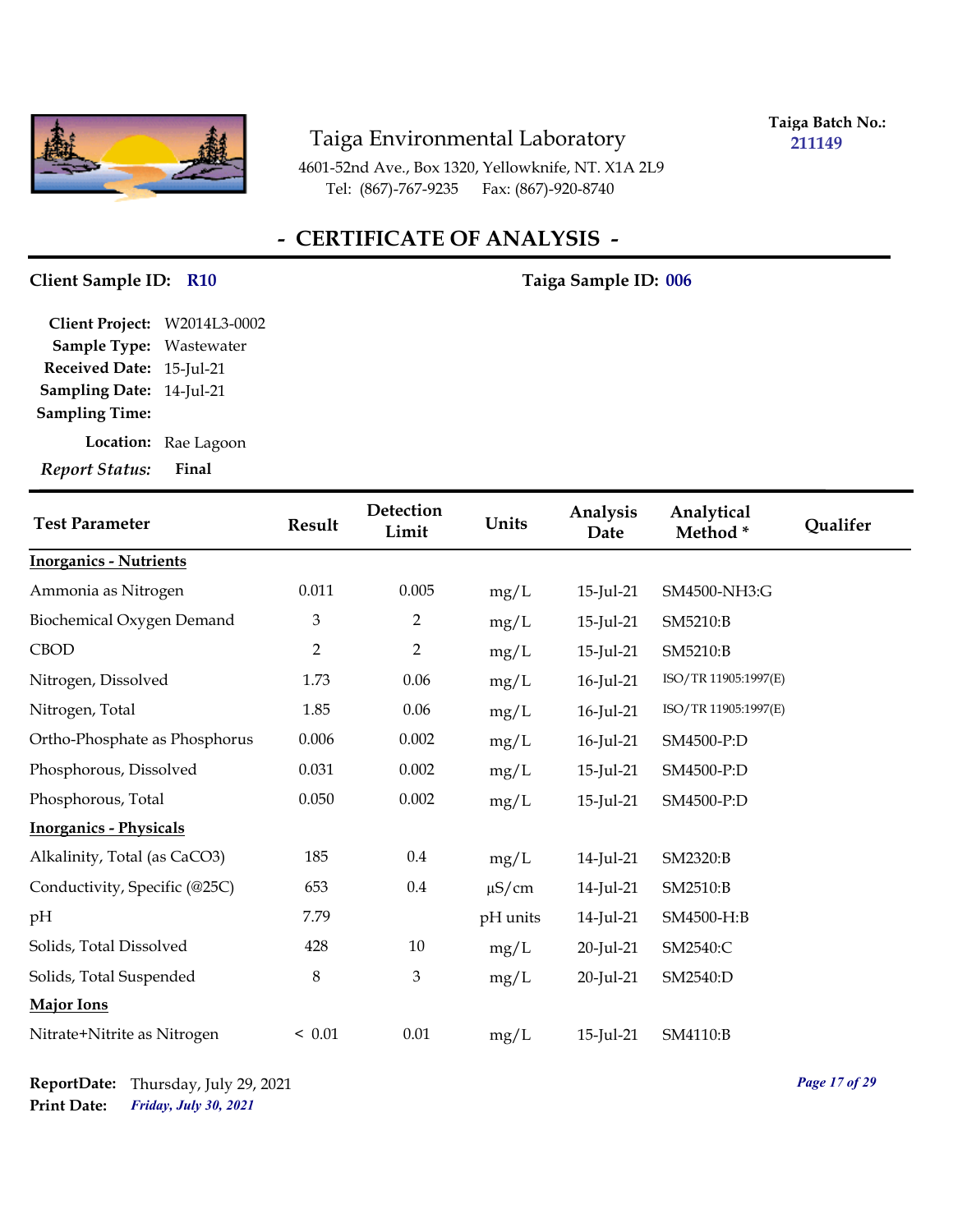

**Taiga Batch No.: 211149**

4601-52nd Ave., Box 1320, Yellowknife, NT. X1A 2L9 Tel: (867)-767-9235 Fax: (867)-920-8740

| Client Sample ID: R10       |                | Taiga Sample ID: 006 |           |              |                 |     |
|-----------------------------|----------------|----------------------|-----------|--------------|-----------------|-----|
| Microbiology                |                |                      |           |              |                 |     |
| Coliforms, Fecal            | 17             | $\mathbf 1$          | CFU/100mL | 14-Jul-21    | SM9222:D        |     |
| Coliforms, Total            | 1550           | $1.0\,$              | MPN/100ml | 14-Jul-21    | SM9223:B        |     |
| Escherichia coli            | 13.5           | $1.0\,$              | MPN/100ml | 14-Jul-21    | SM9223:B        |     |
| Organics                    |                |                      |           |              |                 |     |
| Hexane Extractable Material | 2.0<br>$\,<\,$ | 2.0                  | mg/L      | $21$ -Jul-21 | <b>EPA1664A</b> |     |
| <b>Trace Metals, Total</b>  |                |                      |           |              |                 |     |
| Aluminum                    | 14.6           | 5                    | $\mu$ g/L | 27-Jul-21    | EPA200.8        |     |
| Antimony                    | 0.1            | 0.1                  | $\mu g/L$ | 27-Jul-21    | EPA200.8        |     |
| Arsenic                     | 1.7            | 0.2                  | $\mu g/L$ | 27-Jul-21    | EPA200.8        |     |
| Barium                      | 42.8           | 0.1                  | $\mu g/L$ | 27-Jul-21    | EPA200.8        |     |
| Beryllium                   | ~< 0.1         | 0.1                  | $\mu g/L$ | 27-Jul-21    | <b>EPA200.8</b> |     |
| Bismuth                     | ~< 0.2         | 0.2                  | $\mu g/L$ | 27-Jul-21    | EPA200.8        | 249 |
| Boron                       | 330            | 0.9                  | $\mu g/L$ | 27-Jul-21    | EPA200.8        |     |
| Cadmium                     | ~< 0.1         | 0.1                  | $\mu g/L$ | 27-Jul-21    | EPA200.8        |     |
| Cesium                      | ~< 0.1         | 0.1                  | $\mu g/L$ | 27-Jul-21    | EPA200.8        |     |
| Chromium                    | 0.3            | 0.1                  | $\mu g/L$ | 27-Jul-21    | EPA200.8        |     |
| Cobalt                      | 0.2            | 0.1                  | $\mu g/L$ | 27-Jul-21    | EPA200.8        |     |
| Copper                      | 0.4            | 0.2                  | $\mu g/L$ | 27-Jul-21    | EPA200.8        |     |
| Iron                        | 110            | 5                    | $\mu g/L$ | 27-Jul-21    | EPA200.8        |     |
| Lead                        | ~< 0.1         | 0.1                  | $\mu g/L$ | 27-Jul-21    | EPA200.8        |     |
| Lithium                     | 9.0            | 0.2                  | $\mu g/L$ | 27-Jul-21    | EPA200.8        |     |
| Manganese                   | 55.5           | 0.1                  | $\mu g/L$ | 27-Jul-21    | EPA200.8        |     |
| Mercury                     | < 0.01         | $0.01\,$             | $\mu g/L$ | 27-Jul-21    | EPA200.8        |     |
| Molybdenum                  | ~< 0.1         | 0.1                  | $\mu$ g/L | 27-Jul-21    | EPA200.8        |     |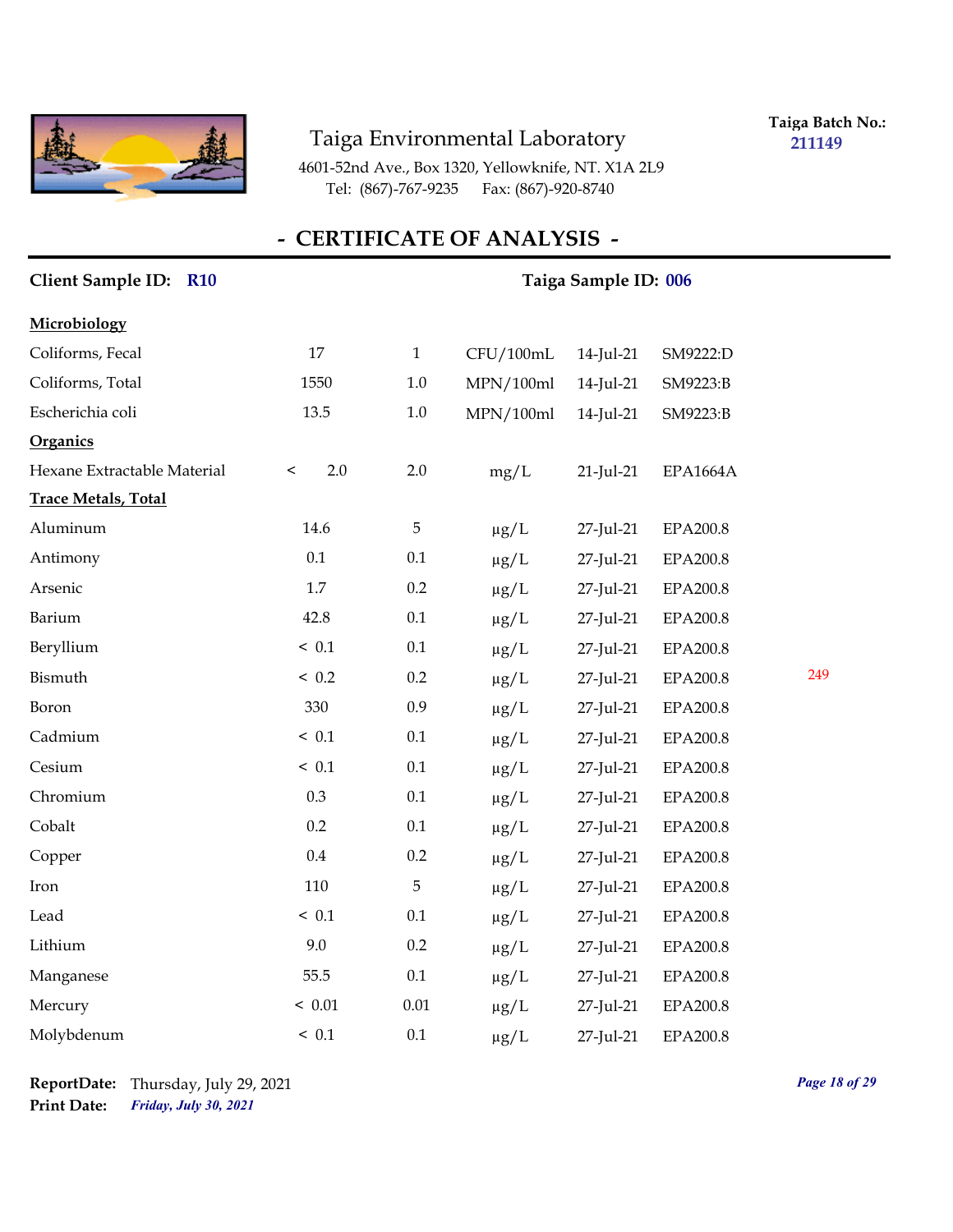

**Taiga Batch No.: 211149**

4601-52nd Ave., Box 1320, Yellowknife, NT. X1A 2L9 Tel: (867)-767-9235 Fax: (867)-920-8740

| Client Sample ID: R10 | Taiga Sample ID: 006 |     |           |           |                 |  |  |
|-----------------------|----------------------|-----|-----------|-----------|-----------------|--|--|
| Nickel                | 2.8                  | 0.1 | $\mu$ g/L | 27-Jul-21 | <b>EPA200.8</b> |  |  |
| Rubidium              | 1.2                  | 0.1 | $\mu g/L$ | 27-Jul-21 | <b>EPA200.8</b> |  |  |
| Selenium              | < 0.5                | 0.5 | $\mu g/L$ | 27-Jul-21 | EPA200.8        |  |  |
| Silver                | $\leq 0.1$           | 0.1 | $\mu g/L$ | 27-Jul-21 | EPA200.8        |  |  |
| Strontium             | 171                  | 0.1 | $\mu g/L$ | 27-Jul-21 | EPA200.8        |  |  |
| Thallium              | $\leq 0.1$           | 0.1 | $\mu g/L$ | 27-Jul-21 | EPA200.8        |  |  |
| Tin                   | $\leq 0.1$           | 0.1 | $\mu g/L$ | 27-Jul-21 | EPA200.8        |  |  |
| Titanium              | 0.7                  | 0.1 | $\mu g/L$ | 27-Jul-21 | EPA200.8        |  |  |
| Uranium               | 0.7                  | 0.1 | $\mu g/L$ | 27-Jul-21 | EPA200.8        |  |  |
| Vanadium              | 0.4                  | 0.1 | $\mu g/L$ | 27-Jul-21 | <b>EPA200.8</b> |  |  |
| Zinc                  | 5.0<br>$\,<\,$       | 5   | $\mu g/L$ | 27-Jul-21 | EPA200.8        |  |  |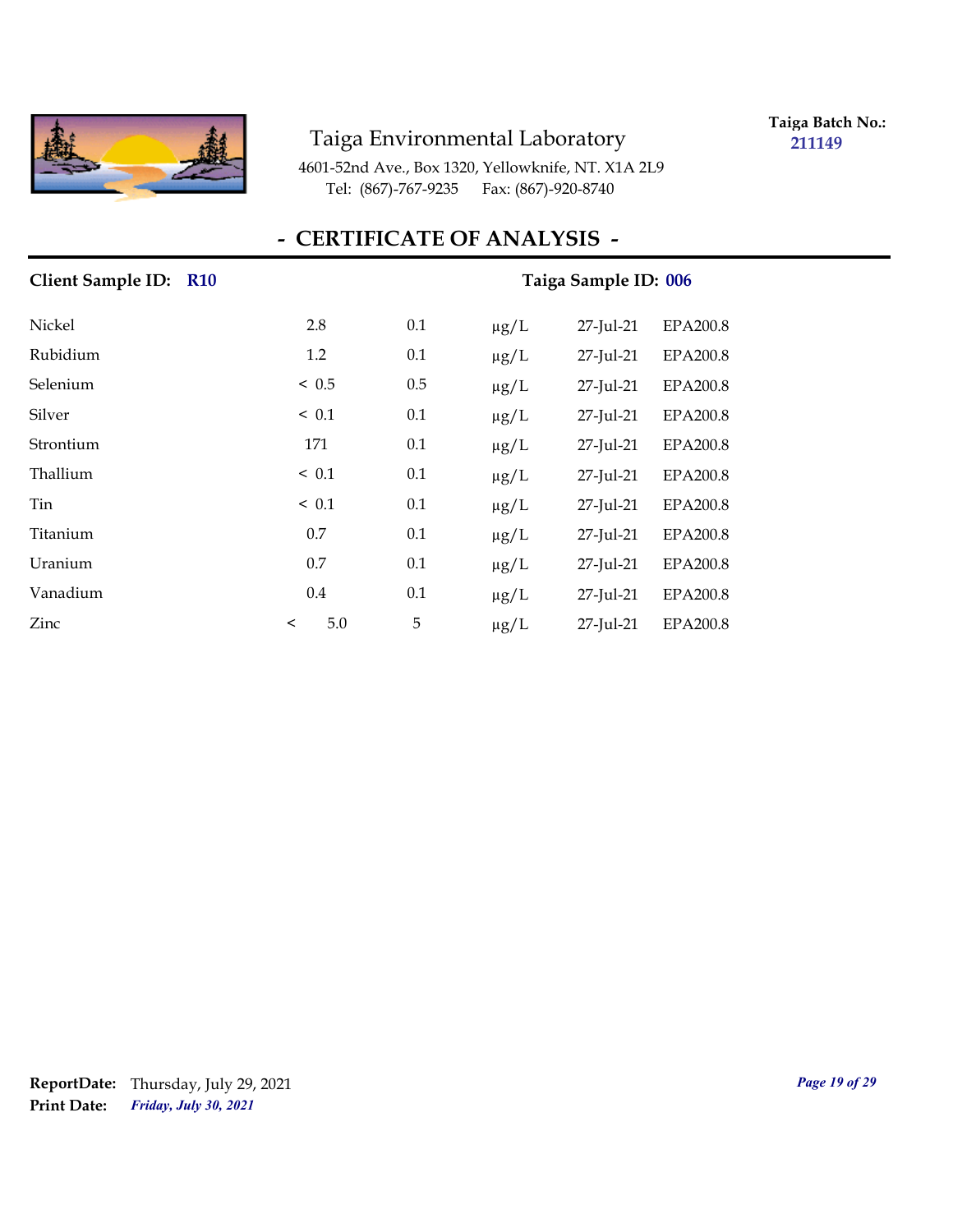

**Taiga Batch No.: 211149**

4601-52nd Ave., Box 1320, Yellowknife, NT. X1A 2L9 Tel: (867)-767-9235 Fax: (867)-920-8740

## **- CERTIFICATE OF ANALYSIS -**

## **Client Sample ID: Taiga Sample ID: E3 007**

**Sampling Date:** 14-Jul-21 **Received Date:** 15-Jul-21 **Client Project:** W2014L3-0002 **Sample Type:** Wastewater **Sampling Time:**

**Location:** Edzo Lagoon

| <b>Test Parameter</b>         | <b>Result</b> | <b>Detection</b><br>Limit | Units      | Analysis<br>Date | Analytical<br>Method* | Qualifer |
|-------------------------------|---------------|---------------------------|------------|------------------|-----------------------|----------|
| <b>Inorganics - Nutrients</b> |               |                           |            |                  |                       |          |
| Ammonia as Nitrogen           | 18.8          | 0.005                     | mg/L       | 15-Jul-21        | SM4500-NH3:G          |          |
| Biochemical Oxygen Demand     | 72            | $\overline{2}$            | mg/L       | 15-Jul-21        | SM5210:B              | 55       |
| <b>CBOD</b>                   | 76            | $\overline{2}$            | mg/L       | 15-Jul-21        | SM5210:B              | 55       |
| Nitrogen, Dissolved           | 22.6          | 0.06                      | mg/L       | 16-Jul-21        | ISO/TR 11905:1997(E)  |          |
| Nitrogen, Total               | 34.8          | 0.06                      | mg/L       | 16-Jul-21        | ISO/TR 11905:1997(E)  |          |
| Ortho-Phosphate as Phosphorus | 0.063         | 0.002                     | mg/L       | 16-Jul-21        | SM4500-P:D            |          |
| Phosphorous, Dissolved        | 0.096         | 0.002                     | mg/L       | 15-Jul-21        | SM4500-P:D            |          |
| Phosphorous, Total            | 4.02          | 0.002                     | mg/L       | 15-Jul-21        | SM4500-P:D            |          |
| <b>Inorganics - Physicals</b> |               |                           |            |                  |                       |          |
| Alkalinity, Total (as CaCO3)  | 188           | $0.4\,$                   | mg/L       | 14-Jul-21        | SM2320:B              |          |
| Conductivity, Specific (@25C) | 582           | 0.4                       | $\mu$ S/cm | 14-Jul-21        | SM2510:B              |          |
| pH                            | 7.15          |                           | pH units   | 14-Jul-21        | SM4500-H:B            |          |
| Solids, Total Dissolved       | 285           | 10                        | mg/L       | 20-Jul-21        | SM2540:C              |          |
| Solids, Total Suspended       | 695           | $\mathfrak{Z}$            | mg/L       | 20-Jul-21        | SM2540:D              |          |
| Major Ions                    |               |                           |            |                  |                       |          |
| Nitrate+Nitrite as Nitrogen   | 0.01          | $0.01\,$                  | mg/L       | 15-Jul-21        | SM4110:B              |          |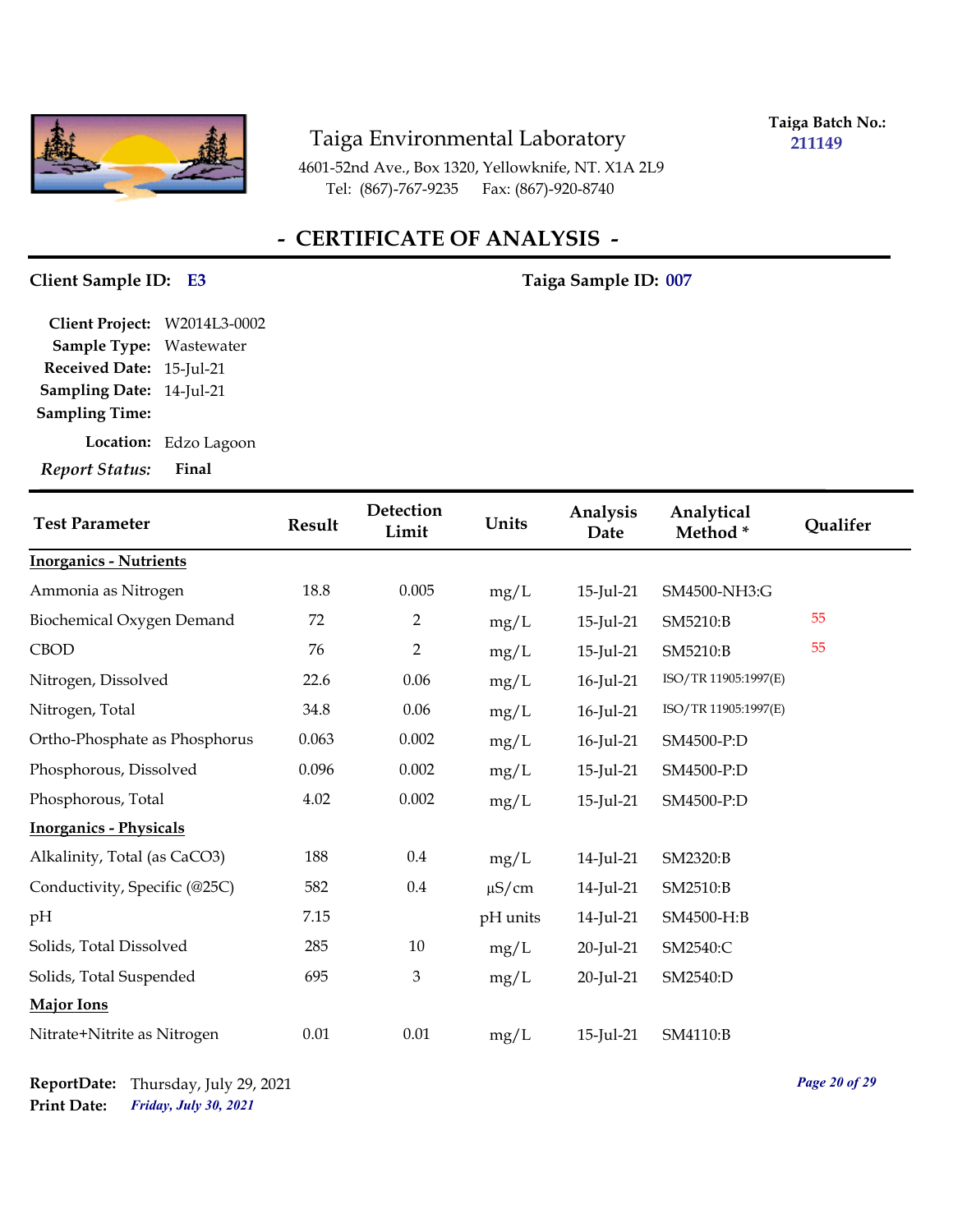

**Taiga Batch No.: 211149**

4601-52nd Ave., Box 1320, Yellowknife, NT. X1A 2L9 Tel: (867)-767-9235 Fax: (867)-920-8740

| Client Sample ID: E3        | Taiga Sample ID: 007 |          |           |           |                 |     |
|-----------------------------|----------------------|----------|-----------|-----------|-----------------|-----|
| Microbiology                |                      |          |           |           |                 |     |
| Coliforms, Fecal            | 29000                | 1000     | CFU/100mL | 14-Jul-21 | SM9222:D        |     |
| Coliforms, Total            | 548000               | 1000     | MPN/100ml | 14-Jul-21 | SM9223:B        |     |
| Escherichia coli            | 64500                | 1000     | MPN/100ml | 14-Jul-21 | SM9223:B        |     |
| <b>Organics</b>             |                      |          |           |           |                 |     |
| Hexane Extractable Material | 7.2                  | 2.0      | mg/L      | 21-Jul-21 | <b>EPA1664A</b> |     |
| <b>Trace Metals, Total</b>  |                      |          |           |           |                 |     |
| Aluminum                    | 104000               | 5        | $\mu g/L$ | 27-Jul-21 | <b>EPA200.8</b> |     |
| Antimony                    | 5.7                  | 0.1      | $\mu g/L$ | 27-Jul-21 | EPA200.8        |     |
| Arsenic                     | 43.8                 | 0.2      | $\mu g/L$ | 27-Jul-21 | EPA200.8        |     |
| Barium                      | 2650                 | 0.1      | $\mu g/L$ | 27-Jul-21 | EPA200.8        |     |
| Beryllium                   | 2.4                  | $0.1\,$  | $\mu g/L$ | 27-Jul-21 | EPA200.8        |     |
| Bismuth                     | 160                  | 0.2      | $\mu g/L$ | 27-Jul-21 | EPA200.8        | 249 |
| Boron                       | 190                  | 0.9      | $\mu g/L$ | 27-Jul-21 | EPA200.8        |     |
| Cadmium                     | 4.3                  | 0.1      | $\mu g/L$ | 27-Jul-21 | <b>EPA200.8</b> |     |
| Cesium                      | $4.0\,$              | 0.1      | $\mu g/L$ | 27-Jul-21 | EPA200.8        |     |
| Chromium                    | 71.4                 | 0.1      | $\mu g/L$ | 27-Jul-21 | EPA200.8        |     |
| Cobalt                      | 87.8                 | 0.1      | $\mu g/L$ | 27-Jul-21 | EPA200.8        |     |
| Copper                      | 2640                 | 0.2      | $\mu g/L$ | 27-Jul-21 | EPA200.8        |     |
| Iron                        | 346000               | 5        | $\mu g/L$ | 27-Jul-21 | EPA200.8        |     |
| Lead                        | 58.0                 | 0.1      | $\mu g/L$ | 27-Jul-21 | EPA200.8        |     |
| Lithium                     | 55.2                 | 0.2      | $\mu$ g/L | 27-Jul-21 | EPA200.8        |     |
| Manganese                   | 2480                 | 0.1      | $\mu g/L$ | 27-Jul-21 | <b>EPA200.8</b> |     |
| Mercury                     | 0.15                 | $0.01\,$ | $\mu g/L$ | 27-Jul-21 | EPA200.8        |     |
| Molybdenum                  | 276                  | 0.1      | $\mu$ g/L | 27-Jul-21 | EPA200.8        |     |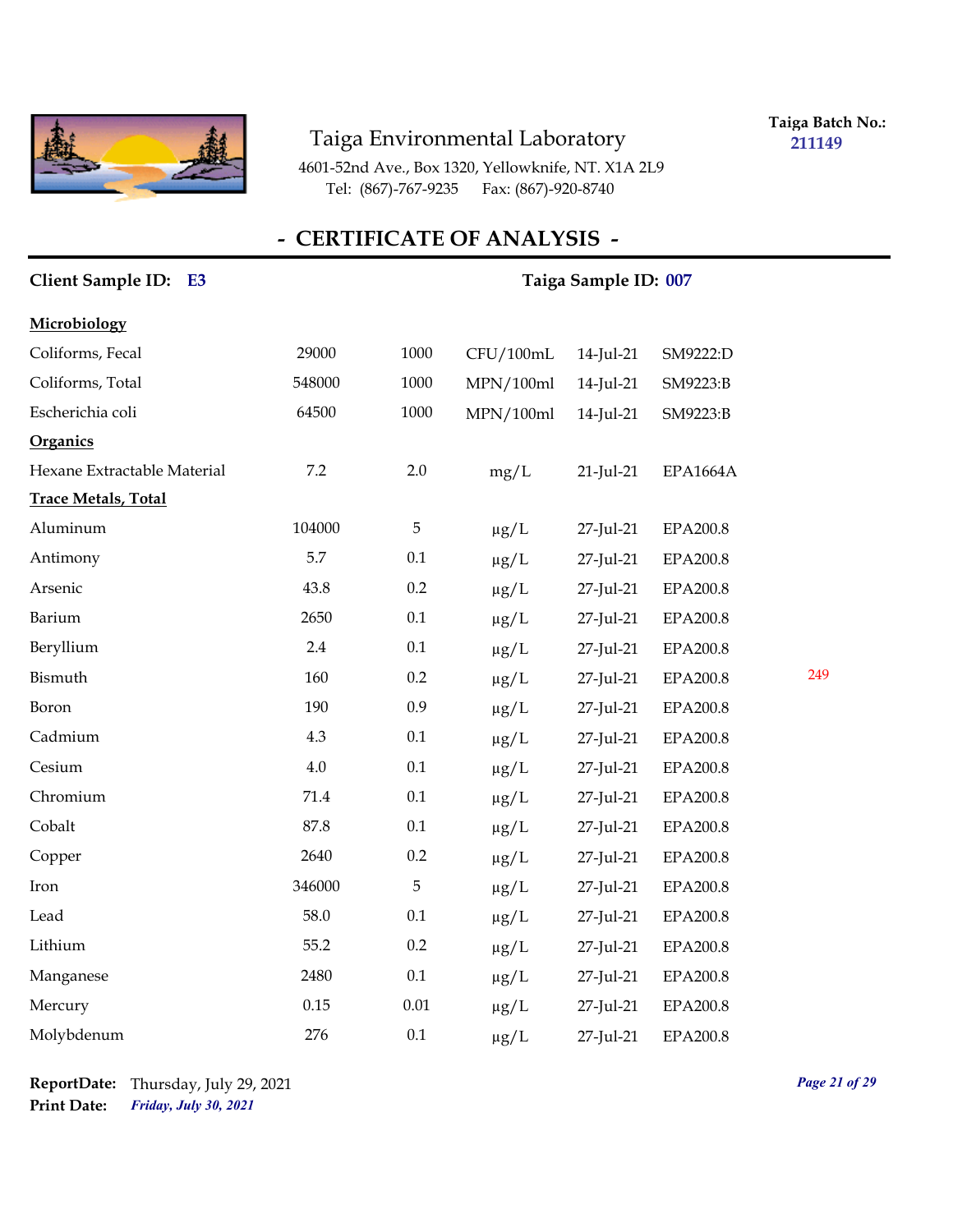

**Taiga Batch No.: 211149**

4601-52nd Ave., Box 1320, Yellowknife, NT. X1A 2L9 Tel: (867)-767-9235 Fax: (867)-920-8740

| Client Sample ID: E3 |      |     | Taiga Sample ID: 007 |           |                 |  |
|----------------------|------|-----|----------------------|-----------|-----------------|--|
| Nickel               | 94.8 | 0.1 | $\mu$ g/L            | 27-Jul-21 | <b>EPA200.8</b> |  |
| Rubidium             | 74.4 | 0.1 | $\mu g/L$            | 27-Jul-21 | EPA200.8        |  |
| Selenium             | 9.2  | 0.5 | $\mu$ g/L            | 27-Jul-21 | <b>EPA200.8</b> |  |
| Silver               | 1.9  | 0.1 | $\mu g/L$            | 27-Jul-21 | EPA200.8        |  |
| Strontium            | 816  | 0.1 | $\mu g/L$            | 27-Jul-21 | <b>EPA200.8</b> |  |
| Thallium             | 0.8  | 0.1 | $\mu g/L$            | 27-Jul-21 | EPA200.8        |  |
| Tin                  | 13.6 | 0.1 | $\mu g/L$            | 27-Jul-21 | <b>EPA200.8</b> |  |
| Titanium             | 690  | 0.1 | $\mu g/L$            | 27-Jul-21 | <b>EPA200.8</b> |  |
| Uranium              | 17.8 | 0.1 | $\mu g/L$            | 27-Jul-21 | <b>EPA200.8</b> |  |
| Vanadium             | 88.5 | 0.1 | $\mu$ g/L            | 27-Jul-21 | <b>EPA200.8</b> |  |
| Zinc                 | 4040 | 5   | $\mu g/L$            | 27-Jul-21 | EPA200.8        |  |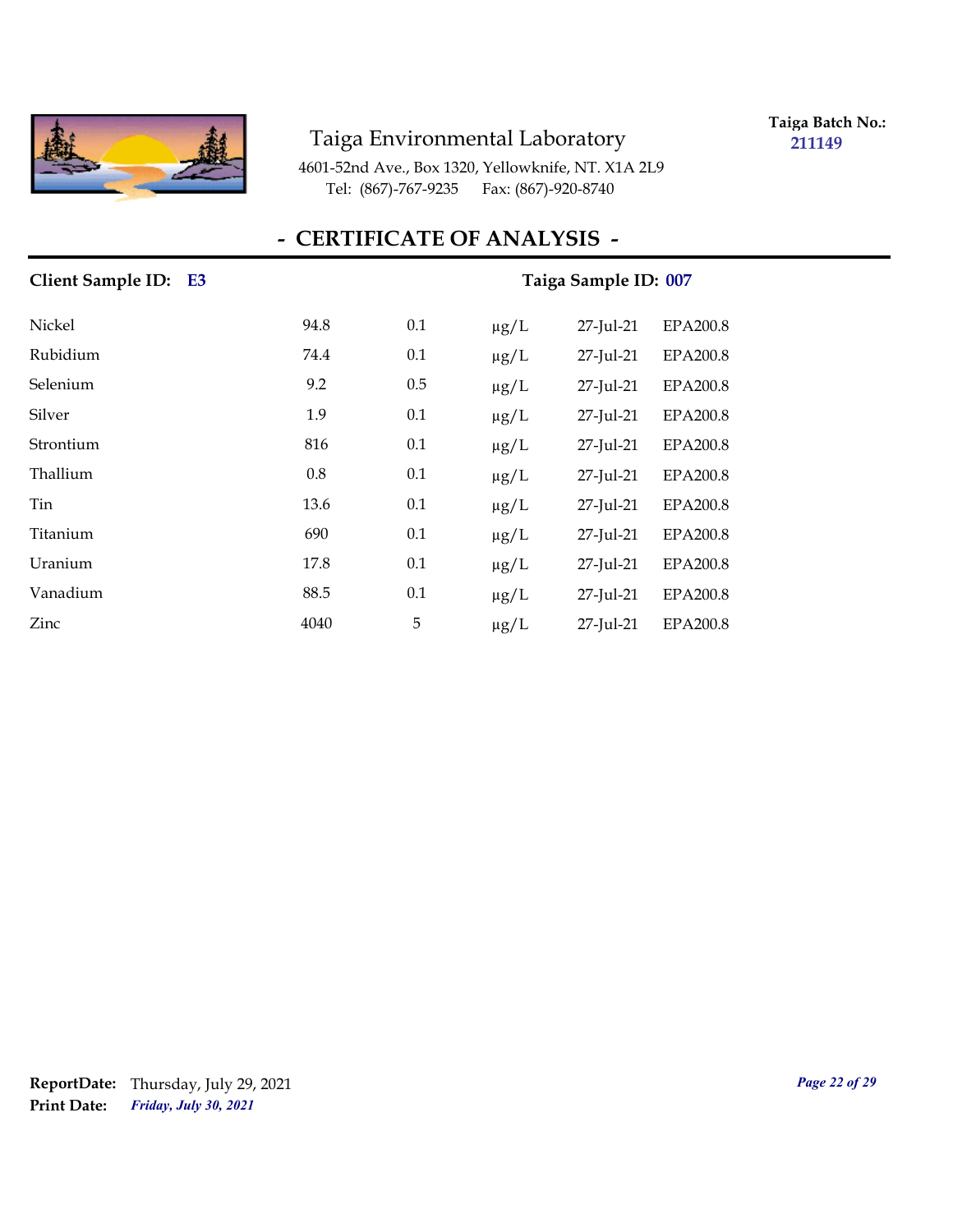

**Taiga Batch No.: 211149**

4601-52nd Ave., Box 1320, Yellowknife, NT. X1A 2L9 Tel: (867)-767-9235 Fax: (867)-920-8740

## **- CERTIFICATE OF ANALYSIS -**

#### **Client Sample ID: Taiga Sample ID: E4 008**

**Sampling Date:** 14-Jul-21 **Received Date:** 15-Jul-21 **Client Project:** W2014L3-0002 **Sample Type:** Wastewater **Sampling Time:**

**Location:** Edzo Lagoon

| <b>Test Parameter</b>         | Result | Detection<br>Limit | Units      | Analysis<br>Date | Analytical<br>Method* | Qualifer |
|-------------------------------|--------|--------------------|------------|------------------|-----------------------|----------|
| <b>Inorganics - Nutrients</b> |        |                    |            |                  |                       |          |
| Ammonia as Nitrogen           | 0.010  | 0.005              | mg/L       | 15-Jul-21        | SM4500-NH3:G          |          |
| Biochemical Oxygen Demand     | 20     | $\overline{2}$     | mg/L       | 15-Jul-21        | SM5210:B              |          |
| CBOD                          | 19     | $\overline{2}$     | mg/L       | 15-Jul-21        | SM5210:B              |          |
| Nitrogen, Dissolved           | 1.80   | 0.06               | mg/L       | 16-Jul-21        | ISO/TR 11905:1997(E)  |          |
| Nitrogen, Total               | 2.65   | 0.06               | mg/L       | 16-Jul-21        | ISO/TR 11905:1997(E)  |          |
| Ortho-Phosphate as Phosphorus | 0.153  | 0.002              | mg/L       | 16-Jul-21        | SM4500-P:D            |          |
| Phosphorous, Dissolved        | 0.193  | 0.002              | mg/L       | 15-Jul-21        | SM4500-P:D            |          |
| Phosphorous, Total            | 1.48   | 0.002              | mg/L       | 15-Jul-21        | SM4500-P:D            |          |
| <b>Inorganics - Physicals</b> |        |                    |            |                  |                       |          |
| Alkalinity, Total (as CaCO3)  | 75.6   | $0.4\,$            | mg/L       | 14-Jul-21        | SM2320:B              |          |
| Conductivity, Specific (@25C) | 270    | $0.4\,$            | $\mu$ S/cm | 14-Jul-21        | SM2510:B              |          |
| pН                            | 6.81   |                    | pH units   | 14-Jul-21        | SM4500-H:B            |          |
| Solids, Total Dissolved       | 244    | 10                 | mg/L       | 20-Jul-21        | SM2540:C              |          |
| Solids, Total Suspended       | 6800   | 3                  | mg/L       | 20-Jul-21        | SM2540:D              |          |
| Major Ions                    |        |                    |            |                  |                       |          |
| Nitrate+Nitrite as Nitrogen   | 0.02   | 0.01               | mg/L       | 15-Jul-21        | SM4110:B              |          |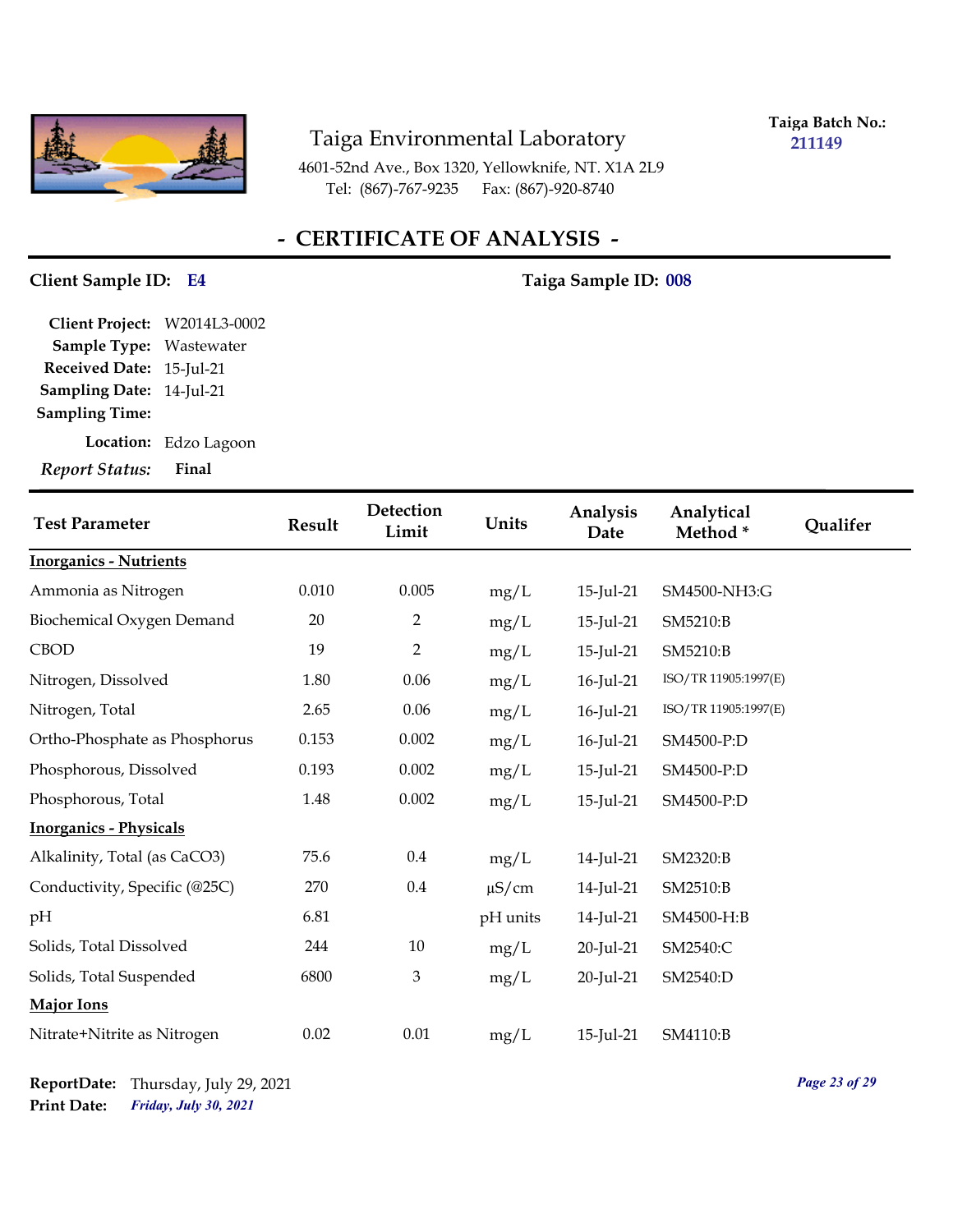

**Taiga Batch No.: 211149**

4601-52nd Ave., Box 1320, Yellowknife, NT. X1A 2L9 Tel: (867)-767-9235 Fax: (867)-920-8740

| Client Sample ID: E4        |                | Taiga Sample ID: 008 |           |           |                 |     |  |
|-----------------------------|----------------|----------------------|-----------|-----------|-----------------|-----|--|
| Microbiology                |                |                      |           |           |                 |     |  |
| Coliforms, Fecal            | 40             | $10\,$               | CFU/100mL | 14-Jul-21 | SM9222:D        |     |  |
| Coliforms, Total            | >2420          | $1.0\,$              | MPN/100ml | 14-Jul-21 | SM9223:B        |     |  |
| Escherichia coli            | 12.2           | $1.0\,$              | MPN/100ml | 14-Jul-21 | SM9223:B        |     |  |
| <b>Organics</b>             |                |                      |           |           |                 |     |  |
| Hexane Extractable Material | 2.0<br>$\,<\,$ | $2.0\,$              | mg/L      | 21-Jul-21 | EPA1664A        |     |  |
| <b>Trace Metals, Total</b>  |                |                      |           |           |                 |     |  |
| Aluminum                    | 13300          | 5                    | $\mu g/L$ | 27-Jul-21 | <b>EPA200.8</b> |     |  |
| Antimony                    | ~< 0.1         | 0.1                  | $\mu g/L$ | 27-Jul-21 | EPA200.8        |     |  |
| Arsenic                     | 5.6            | 0.2                  | $\mu g/L$ | 27-Jul-21 | EPA200.8        |     |  |
| Barium                      | 202            | $0.1\,$              | $\mu g/L$ | 27-Jul-21 | EPA200.8        |     |  |
| Beryllium                   | 0.5            | 0.1                  | $\mu g/L$ | 27-Jul-21 | <b>EPA200.8</b> |     |  |
| Bismuth                     | ~< 0.2         | 0.2                  | $\mu g/L$ | 27-Jul-21 | <b>EPA200.8</b> | 249 |  |
| Boron                       | 60.2           | 0.9                  | $\mu g/L$ | 27-Jul-21 | EPA200.8        |     |  |
| Cadmium                     | 0.1            | 0.1                  | $\mu g/L$ | 27-Jul-21 | EPA200.8        |     |  |
| Cesium                      | $1.8\,$        | 0.1                  | $\mu g/L$ | 27-Jul-21 | EPA200.8        |     |  |
| Chromium                    | 29.5           | 0.1                  | $\mu g/L$ | 27-Jul-21 | EPA200.8        |     |  |
| Cobalt                      | $10.4\,$       | 0.1                  | $\mu g/L$ | 27-Jul-21 | EPA200.8        |     |  |
| Copper                      | 20.2           | $0.2\,$              | $\mu g/L$ | 27-Jul-21 | EPA200.8        |     |  |
| Iron                        | 19000          | 5                    | $\mu g/L$ | 27-Jul-21 | EPA200.8        |     |  |
| Lead                        | 7.3            | 0.1                  | $\mu g/L$ | 27-Jul-21 | EPA200.8        |     |  |
| Lithium                     | 25.8           | 0.2                  | $\mu g/L$ | 27-Jul-21 | <b>EPA200.8</b> |     |  |
| Manganese                   | 727            | 0.1                  | $\mu g/L$ | 27-Jul-21 | EPA200.8        |     |  |
| Mercury                     | 0.02           | $0.01\,$             | $\mu$ g/L | 27-Jul-21 | EPA200.8        |     |  |
| Molybdenum                  | 0.2            | 0.1                  | $\mu$ g/L | 27-Jul-21 | EPA200.8        |     |  |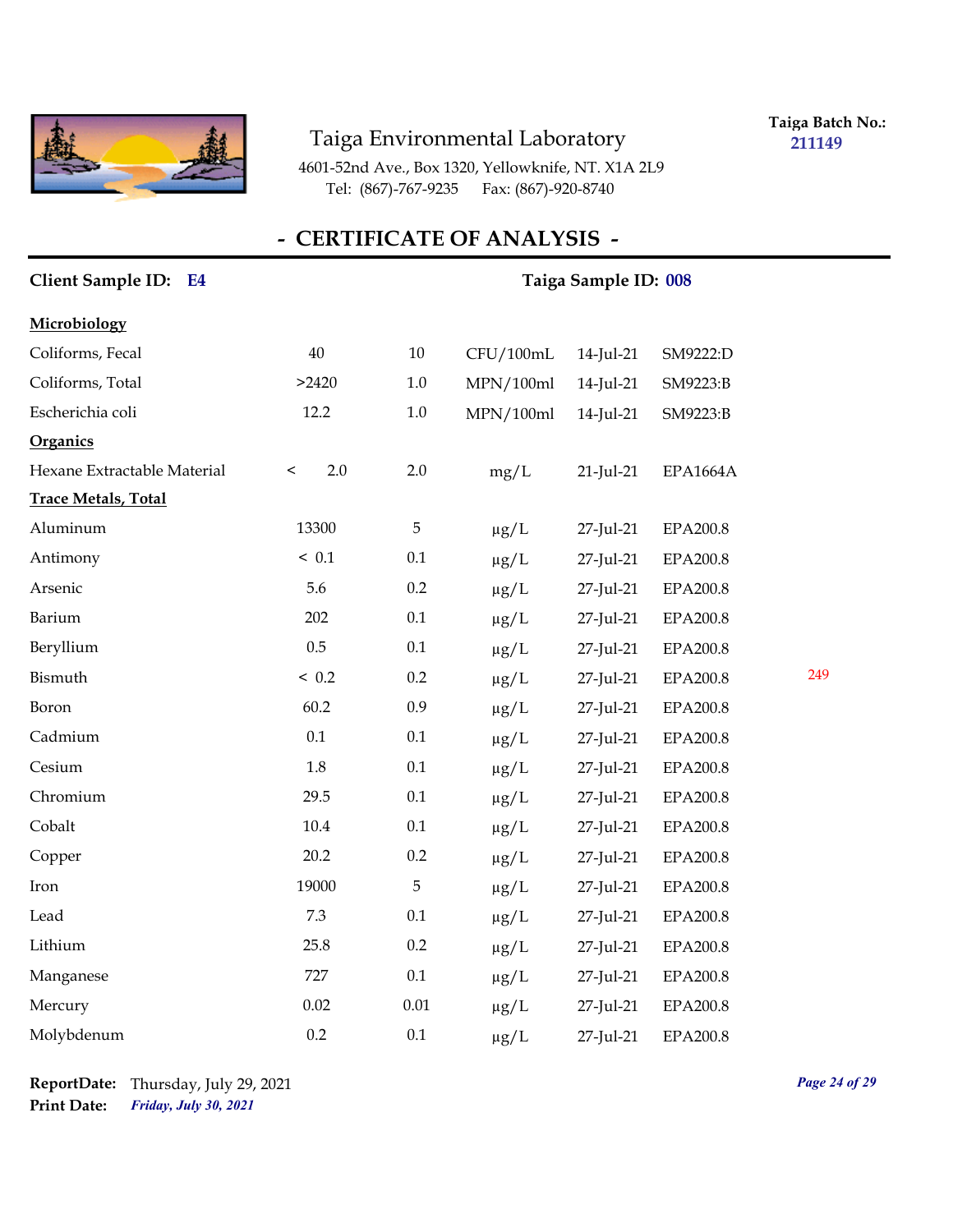

**Taiga Batch No.: 211149**

4601-52nd Ave., Box 1320, Yellowknife, NT. X1A 2L9 Tel: (867)-767-9235 Fax: (867)-920-8740

| Client Sample ID: E4 |            |     |           | Taiga Sample ID: 008 |                 |  |  |
|----------------------|------------|-----|-----------|----------------------|-----------------|--|--|
| Nickel               | 23.8       | 0.1 | $\mu$ g/L | 27-Jul-21            | EPA200.8        |  |  |
| Rubidium             | 37.2       | 0.1 | $\mu g/L$ | 27-Jul-21            | EPA200.8        |  |  |
| Selenium             | 0.9        | 0.5 | $\mu$ g/L | 27-Jul-21            | <b>EPA200.8</b> |  |  |
| Silver               | $\leq 0.1$ | 0.1 | $\mu g/L$ | 27-Jul-21            | EPA200.8        |  |  |
| Strontium            | 192        | 0.1 | $\mu g/L$ | 27-Jul-21            | EPA200.8        |  |  |
| Thallium             | 0.3        | 0.1 | $\mu g/L$ | 27-Jul-21            | EPA200.8        |  |  |
| Tin                  | 0.1        | 0.1 | $\mu g/L$ | 27-Jul-21            | EPA200.8        |  |  |
| Titanium             | 544        | 0.1 | $\mu g/L$ | 27-Jul-21            | EPA200.8        |  |  |
| Uranium              | 0.9        | 0.1 | $\mu g/L$ | 27-Jul-21            | EPA200.8        |  |  |
| Vanadium             | 28.0       | 0.1 | $\mu$ g/L | 27-Jul-21            | EPA200.8        |  |  |
| Zinc                 | 54.3       | 5   | $\mu g/L$ | 27-Jul-21            | EPA200.8        |  |  |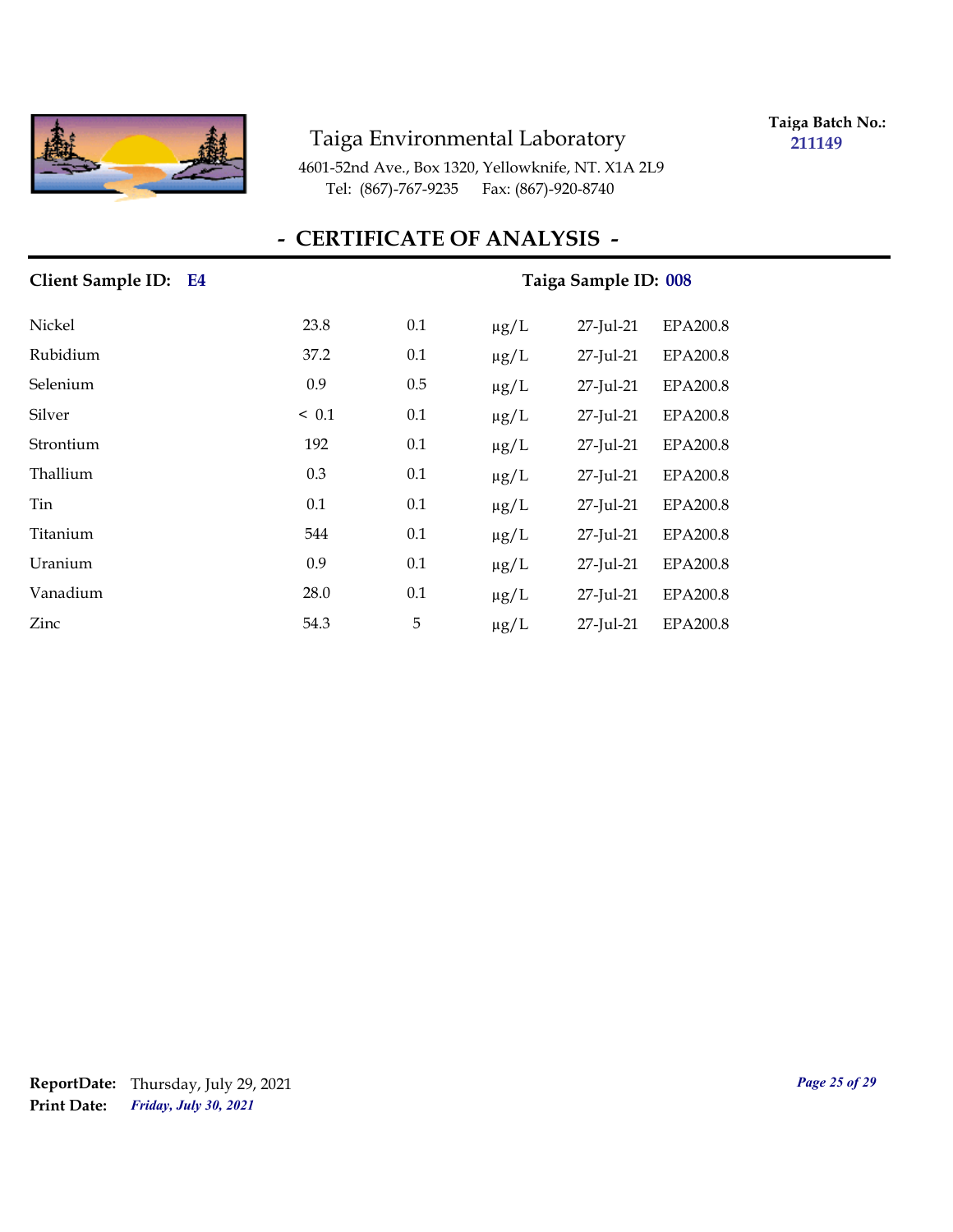

**Taiga Batch No.: 211149**

4601-52nd Ave., Box 1320, Yellowknife, NT. X1A 2L9 Tel: (867)-767-9235 Fax: (867)-920-8740

## **- CERTIFICATE OF ANALYSIS -**

#### **Client Sample ID: Taiga Sample ID: E2 009**

**Sampling Date:** 14-Jul-21 **Received Date:** 15-Jul-21 **Client Project:** W2014L3-0002 **Sample Type:** Wastewater **Sampling Time:**

**Location:** Edzo Lagoon

| <b>Test Parameter</b>         | Result | Detection<br>Limit | Units      | Analysis<br>Date | Analytical<br>Method* | Qualifer |
|-------------------------------|--------|--------------------|------------|------------------|-----------------------|----------|
| <b>Inorganics - Nutrients</b> |        |                    |            |                  |                       |          |
| Ammonia as Nitrogen           | 21.2   | 0.005              | mg/L       | 15-Jul-21        | SM4500-NH3:G          |          |
| Biochemical Oxygen Demand     | 25     | $\overline{2}$     | mg/L       | 15-Jul-21        | SM5210:B              |          |
| <b>CBOD</b>                   | 25     | $\overline{2}$     | mg/L       | 15-Jul-21        | SM5210:B              |          |
| Nitrogen, Dissolved           | 24.7   | 0.06               | mg/L       | 16-Jul-21        | ISO/TR 11905:1997(E)  |          |
| Nitrogen, Total               | 29.6   | 0.06               | mg/L       | $16$ -Jul-21     | ISO/TR 11905:1997(E)  |          |
| Ortho-Phosphate as Phosphorus | 0.283  | 0.002              | mg/L       | 16-Jul-21        | SM4500-P:D            |          |
| Phosphorous, Dissolved        | 0.384  | 0.002              | mg/L       | 15-Jul-21        | SM4500-P:D            |          |
| Phosphorous, Total            | 1.19   | 0.002              | mg/L       | 15-Jul-21        | SM4500-P:D            |          |
| <b>Inorganics - Physicals</b> |        |                    |            |                  |                       |          |
| Alkalinity, Total (as CaCO3)  | 168    | $0.4\,$            | mg/L       | 14-Jul-21        | SM2320:B              |          |
| Conductivity, Specific (@25C) | 557    | 0.4                | $\mu$ S/cm | 14-Jul-21        | SM2510:B              |          |
| pН                            | 7.11   |                    | pH units   | 14-Jul-21        | SM4500-H:B            |          |
| Solids, Total Dissolved       | 294    | 10                 | mg/L       | 20-Jul-21        | SM2540:C              |          |
| Solids, Total Suspended       | 48     | $\mathfrak{Z}$     | mg/L       | 20-Jul-21        | SM2540:D              |          |
| <b>Major Ions</b>             |        |                    |            |                  |                       |          |
| Nitrate+Nitrite as Nitrogen   | < 0.01 | $0.01\,$           | mg/L       | 15-Jul-21        | SM4110:B              |          |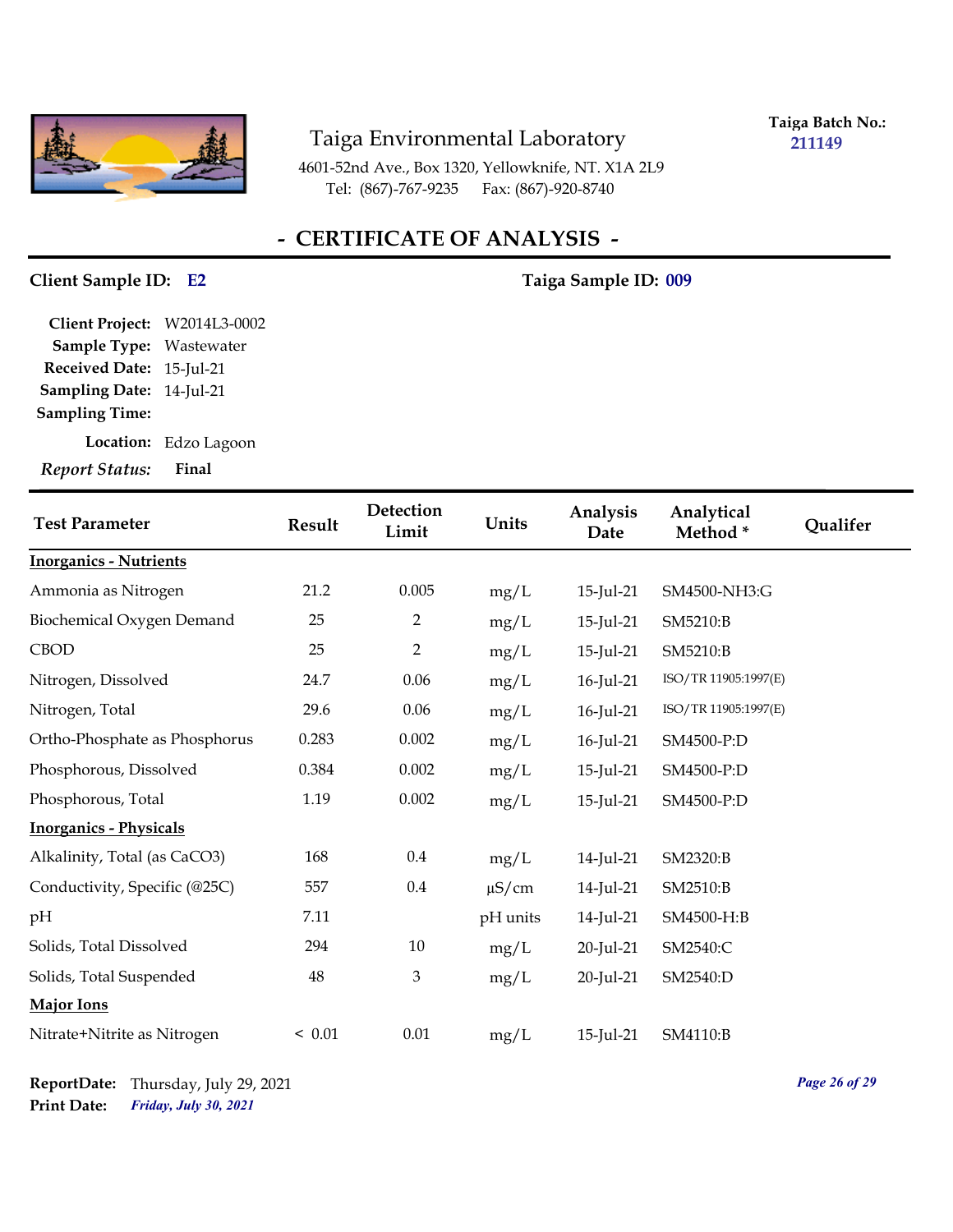

**Taiga Batch No.: 211149**

4601-52nd Ave., Box 1320, Yellowknife, NT. X1A 2L9 Tel: (867)-767-9235 Fax: (867)-920-8740

| <b>Client Sample ID:</b><br><b>E2</b> | Taiga Sample ID: 009 |             |           |           |                 |     |
|---------------------------------------|----------------------|-------------|-----------|-----------|-----------------|-----|
| Microbiology                          |                      |             |           |           |                 |     |
| Coliforms, Fecal                      | 160000               | 10000       | CFU/100mL | 14-Jul-21 | SM9222:D        |     |
| Coliforms, Total                      | >2420                | 1000        | MPN/100ml | 14-Jul-21 | SM9223:B        |     |
| Escherichia coli                      | 184000               | 1000        | MPN/100ml | 14-Jul-21 | SM9223:B        |     |
| <b>Organics</b>                       |                      |             |           |           |                 |     |
| Hexane Extractable Material           | 2.0<br>$\,<\,$       | $2.0\,$     | mg/L      | 21-Jul-21 | <b>EPA1664A</b> |     |
| <b>Trace Metals, Total</b>            |                      |             |           |           |                 |     |
| Aluminum                              | 755                  | $\mathbf 5$ | $\mu g/L$ | 27-Jul-21 | EPA200.8        |     |
| Antimony                              | 0.2                  | $0.1\,$     | $\mu g/L$ | 27-Jul-21 | EPA200.8        |     |
| Arsenic                               | 0.9                  | 0.2         | $\mu g/L$ | 27-Jul-21 | EPA200.8        |     |
| Barium                                | 27.6                 | 0.1         | $\mu g/L$ | 27-Jul-21 | EPA200.8        |     |
| Beryllium                             | ~< 0.1               | 0.1         | $\mu g/L$ | 27-Jul-21 | EPA200.8        |     |
| Bismuth                               | 0.9                  | 0.2         | $\mu g/L$ | 27-Jul-21 | EPA200.8        | 249 |
| Boron                                 | 133                  | 0.9         | $\mu g/L$ | 27-Jul-21 | EPA200.8        |     |
| Cadmium                               | ~< 0.1               | 0.1         | $\mu g/L$ | 27-Jul-21 | EPA200.8        |     |
| Cesium                                | ~< 0.1               | 0.1         | $\mu g/L$ | 27-Jul-21 | EPA200.8        |     |
| Chromium                              | 0.5                  | 0.1         | $\mu g/L$ | 27-Jul-21 | EPA200.8        |     |
| Cobalt                                | $0.4\,$              | 0.1         | $\mu g/L$ | 27-Jul-21 | EPA200.8        |     |
| Copper                                | 18.2                 | 0.2         | $\mu g/L$ | 27-Jul-21 | EPA200.8        |     |
| Iron                                  | 539                  | 5           | $\mu g/L$ | 27-Jul-21 | EPA200.8        |     |
| Lead                                  | 0.5                  | 0.1         | $\mu g/L$ | 27-Jul-21 | EPA200.8        |     |
| Lithium                               | 6.5                  | 0.2         | $\mu g/L$ | 27-Jul-21 | EPA200.8        |     |
| Manganese                             | 97.8                 | 0.1         | $\mu g/L$ | 27-Jul-21 | EPA200.8        |     |
| Mercury                               | < 0.01               | $0.01\,$    | $\mu g/L$ | 27-Jul-21 | EPA200.8        |     |
| Molybdenum                            | 1.1                  | 0.1         | $\mu$ g/L | 27-Jul-21 | EPA200.8        |     |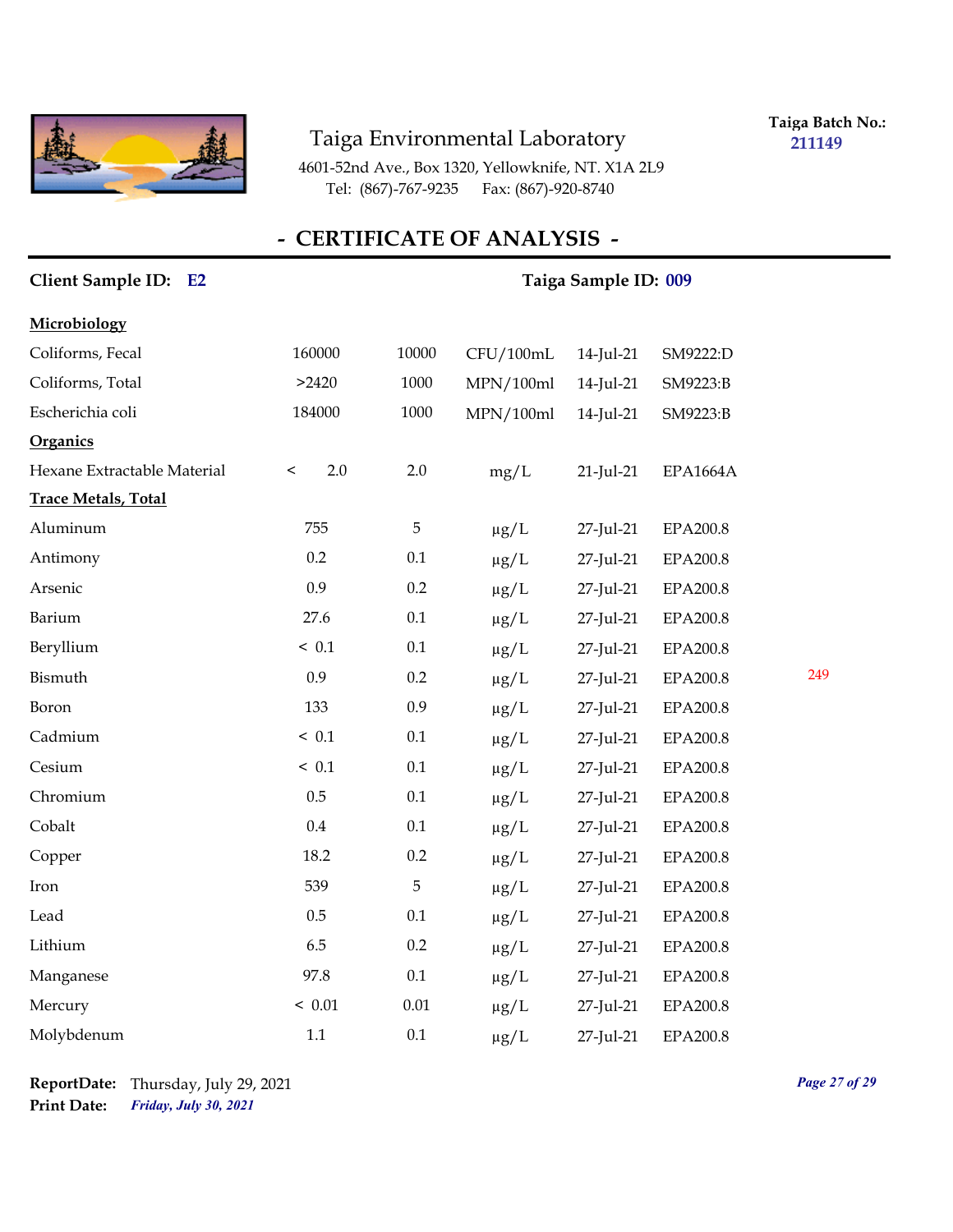

**Taiga Batch No.: 211149**

4601-52nd Ave., Box 1320, Yellowknife, NT. X1A 2L9 Tel: (867)-767-9235 Fax: (867)-920-8740

## **- CERTIFICATE OF ANALYSIS -**

| Client Sample ID: E2 |            | Taiga Sample ID: 009 |                                           |  |  |
|----------------------|------------|----------------------|-------------------------------------------|--|--|
| Nickel               | 1.2        | 0.1                  | 27-Jul-21<br><b>EPA200.8</b><br>$\mu$ g/L |  |  |
| Rubidium             | 8.3        | 0.1                  | <b>EPA200.8</b><br>$\mu g/L$<br>27-Jul-21 |  |  |
| Selenium             | ~< 0.5     | 0.5                  | <b>EPA200.8</b><br>$\mu g/L$<br>27-Jul-21 |  |  |
| Silver               | $\leq 0.1$ | 0.1                  | 27-Jul-21<br>EPA200.8<br>$\mu g/L$        |  |  |
| Strontium            | 182        | 0.1                  | EPA200.8<br>$\mu g/L$<br>27-Jul-21        |  |  |
| Thallium             | $\leq 0.1$ | 0.1                  | EPA200.8<br>$\mu g/L$<br>27-Jul-21        |  |  |
| Tin                  | 0.1        | 0.1                  | $\mu g/L$<br>27-Jul-21<br>EPA200.8        |  |  |
| Titanium             | 7.4        | 0.1                  | EPA200.8<br>$\mu g/L$<br>27-Jul-21        |  |  |
| Uranium              | 0.2        | 0.1                  | 27-Jul-21<br>EPA200.8<br>$\mu g/L$        |  |  |
| Vanadium             | 0.5        | 0.1                  | EPA200.8<br>$\mu g/L$<br>27-Jul-21        |  |  |
| Zinc                 | 30.9       | 5                    | 27-Jul-21<br>$\mu g/L$<br>EPA200.8        |  |  |

## *Friday, July 30, 2021* **Print Date: ReportDate:** Thursday, July 29, 2021